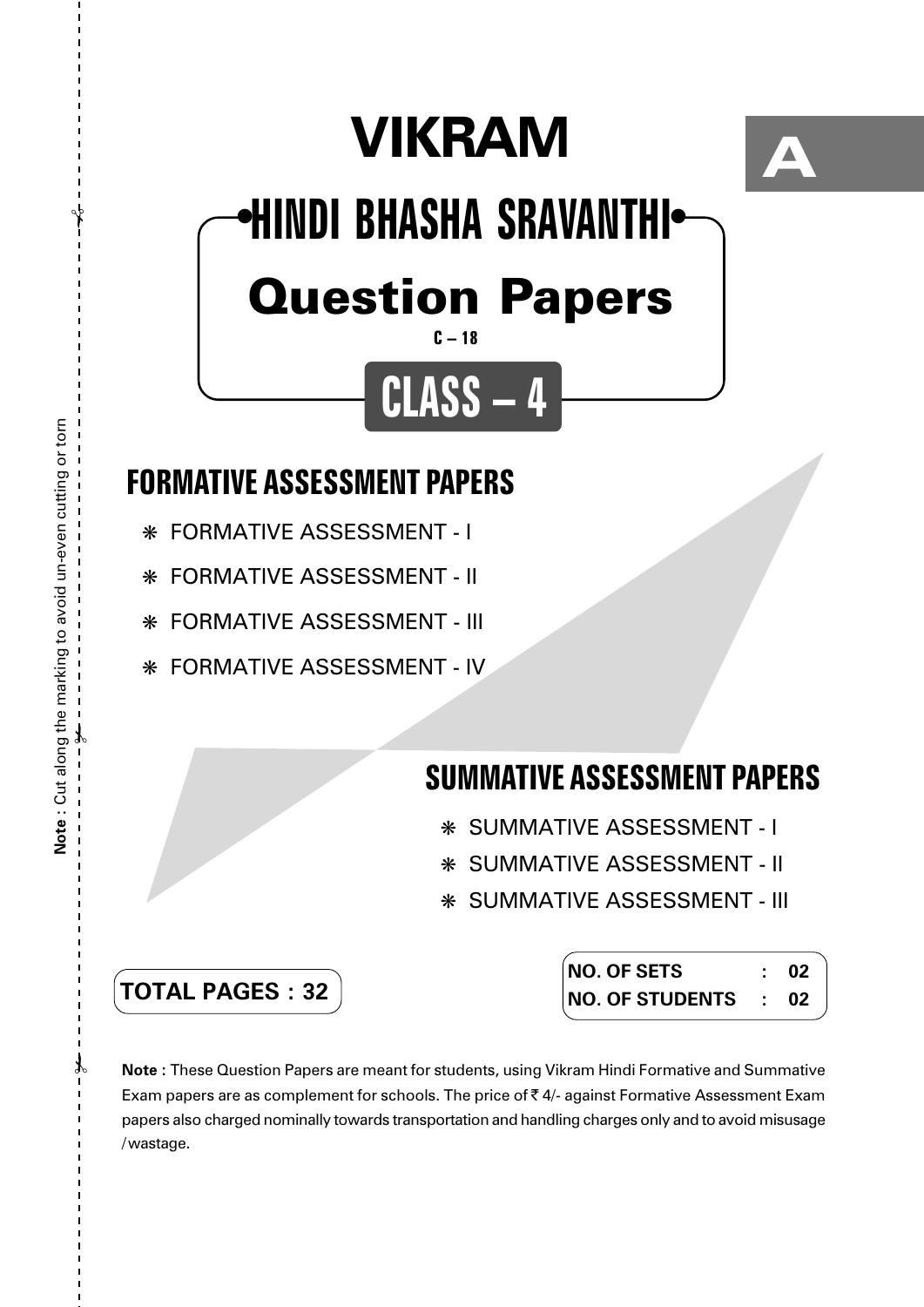| <b>LESSON PLAN</b><br>CLASS: 4 |                    |                                                                  |  |  |  |
|--------------------------------|--------------------|------------------------------------------------------------------|--|--|--|
|                                | <b>Months</b>      | <b>Vikram Hindi</b><br><b>Bhasha Sravanthi</b><br><b>Lessons</b> |  |  |  |
| $FA - I$                       | $June - July$      | Lessons: $1, 2$                                                  |  |  |  |
| $FA - II$                      | August             | Lesson: 3                                                        |  |  |  |
| $SA - I$                       | September          | Lessons: $1 - 4$                                                 |  |  |  |
| $FA - III$                     | October – November | Lesson: $5 - 7$                                                  |  |  |  |
| $SA - II$                      | December           | Lessons: 1 - 8                                                   |  |  |  |
| $FA - IV$                      | January – February | Lesson: 9 - 10                                                   |  |  |  |
|                                | March              | <b>Revision</b>                                                  |  |  |  |
| $SA - III$                     | April              | Lessons: $1 - 11$                                                |  |  |  |
|                                |                    |                                                                  |  |  |  |
|                                |                    |                                                                  |  |  |  |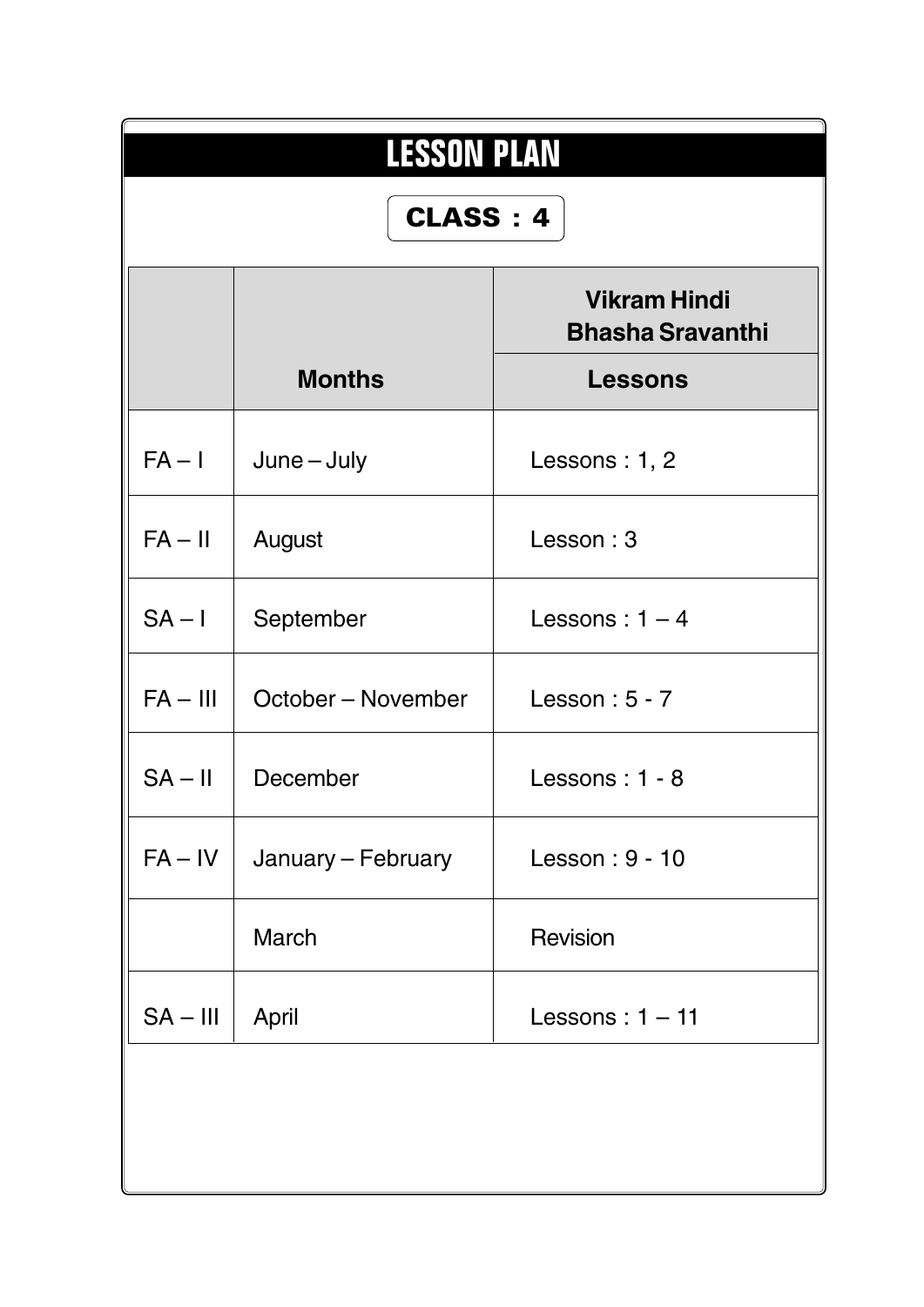| <b>Vikram</b><br>Hindi Bhasha<br><b>Sravanthi</b> | $C-18$<br><b>FORMATIVE ASSESSMENT - I</b>   |                                    |                 |                    |
|---------------------------------------------------|---------------------------------------------|------------------------------------|-----------------|--------------------|
| Syllabus:                                         | Class - 4 : Vikram Hindi Bhasha Sravanthi   |                                    |                 | 25                 |
| Lessons: 1 to 2                                   | Time: 1 Hour                                |                                    | Max. Marks: 25  |                    |
| Name:                                             |                                             | <b>Class:</b>                      | <b>Section:</b> | <b>Roll No.</b>    |
|                                                   | I. Answer the following questions.          |                                    |                 | $(4 \times 2 = 8)$ |
|                                                   | 1. तारे कहाँ दिखाई देते हैं ?               |                                    |                 |                    |
| ज.                                                |                                             |                                    |                 |                    |
|                                                   |                                             |                                    |                 |                    |
|                                                   |                                             |                                    |                 |                    |
|                                                   | 2. लोमड़ी ने कौए से क्या कहा ?              |                                    |                 |                    |
| ज.                                                |                                             |                                    |                 |                    |
|                                                   |                                             |                                    |                 |                    |
|                                                   |                                             |                                    |                 |                    |
|                                                   | 3. इस पाठ से हमें क्या शिक्षा मिलती है ?    |                                    |                 |                    |
| ज.                                                |                                             |                                    |                 |                    |
|                                                   |                                             |                                    |                 |                    |
|                                                   |                                             |                                    |                 |                    |
|                                                   | 4. चाँद कब तमकता है ?                       |                                    |                 |                    |
| ज.                                                |                                             |                                    |                 |                    |
|                                                   |                                             |                                    |                 |                    |
|                                                   |                                             |                                    |                 |                    |
|                                                   |                                             |                                    |                 |                    |
|                                                   |                                             |                                    |                 |                    |
|                                                   | 4 Vikram Text Book - Hindi Bhasha Sravanthi | $\left\lfloor \cdot \right\rfloor$ |                 | $FA - I$           |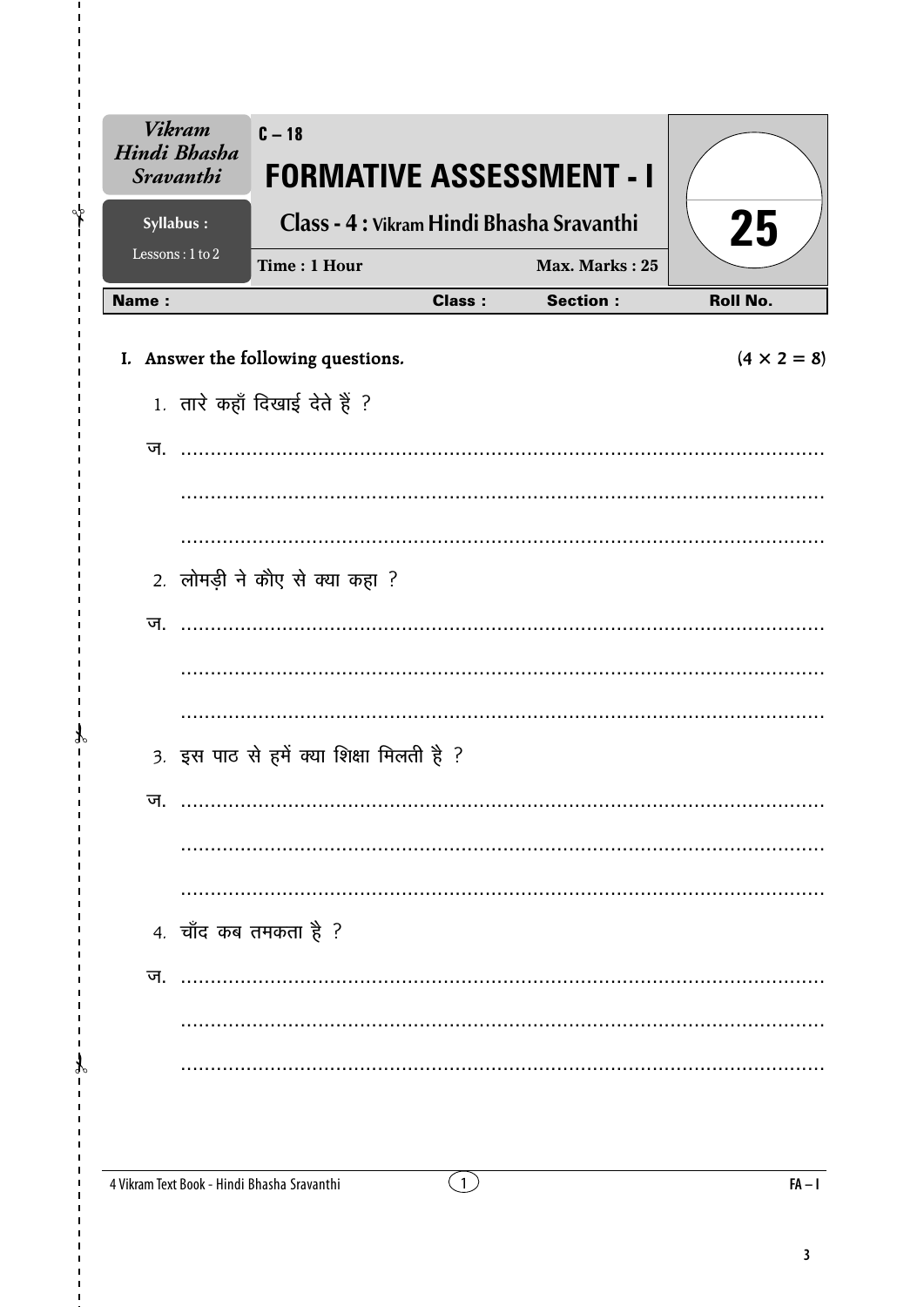| II. Fill in the blanks with suitable words.            | $(4 \times 1 = 4)$             |
|--------------------------------------------------------|--------------------------------|
| 1. वर्षा हो                                            | (रहा है, रही है।)              |
| 2. तारे चमक                                            | (रहा है, रहे हैं ।)            |
| <u>3. कौआ कुश हो </u>                                  | (गया, गई, गए।)                 |
| 4. क्या तुम मुझे गाना नहीं                             | (सुनाएगा, सुनाओगे, सुनाएँगे ।) |
| III. Write the synonyms of the following words.        | $(4 \times 1 = 4)$             |
|                                                        |                                |
|                                                        |                                |
|                                                        |                                |
|                                                        |                                |
| IV. Use the following words in your own sentences.     | $(4 \times 1 = 4)$             |
|                                                        |                                |
|                                                        |                                |
|                                                        |                                |
|                                                        |                                |
| V. Write the meanings of the following words in Hindi. | $(5 \times 1 = 5)$             |
|                                                        |                                |
|                                                        |                                |
|                                                        |                                |
|                                                        |                                |
|                                                        |                                |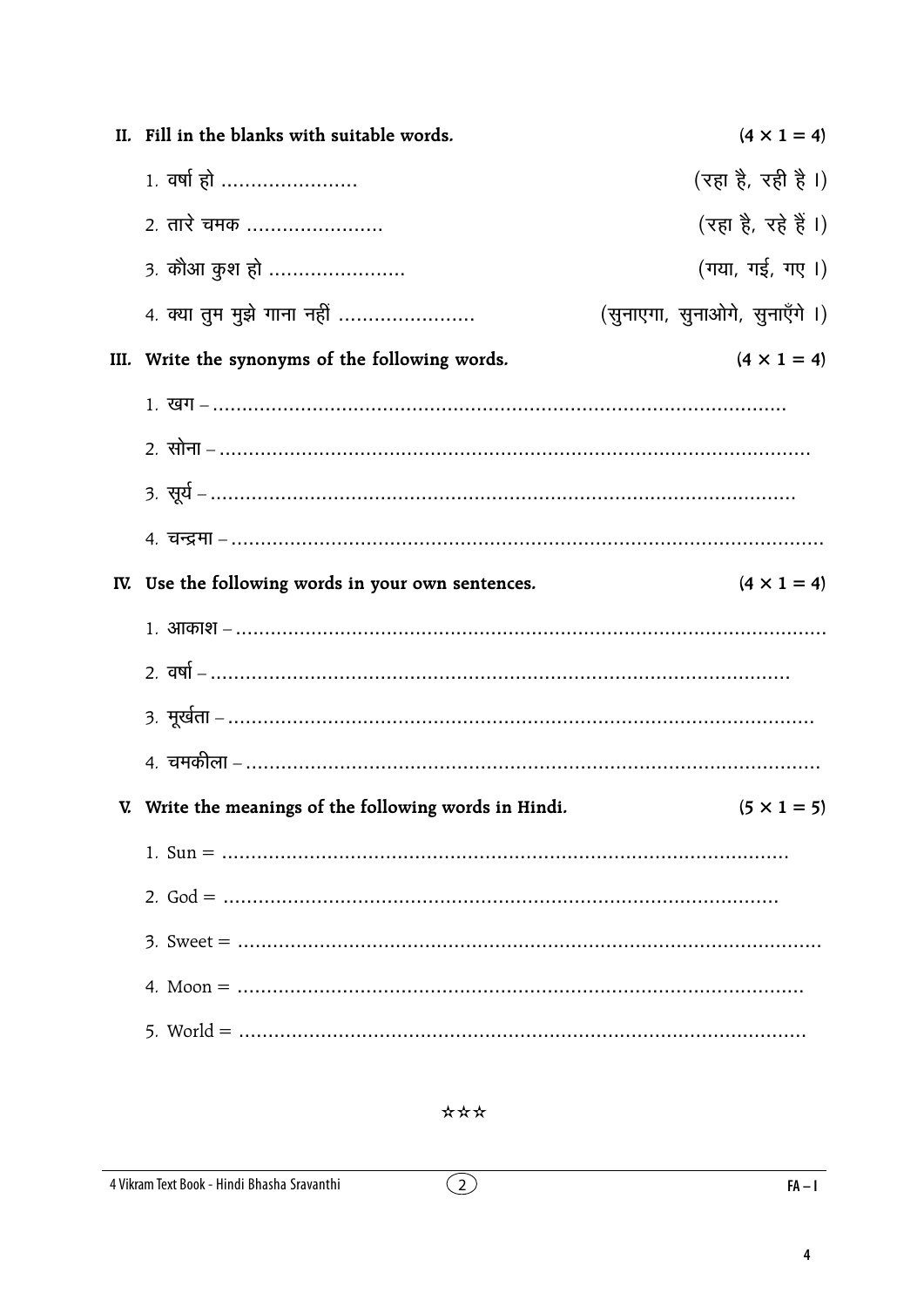| <b>Vikram</b><br>Hindi Bhasha<br><b>Sravanthi</b> | $C - 18$<br><b>FORMATIVE ASSESSMENT - II</b> |               |                 |                     |
|---------------------------------------------------|----------------------------------------------|---------------|-----------------|---------------------|
| Syllabus:                                         | Class - 4 : Vikram Hindi Bhasha Sravanthi    |               |                 | 25                  |
| Lessons: 3                                        | Time: 1 Hour                                 |               | Max. Marks: 25  |                     |
| <b>Name:</b>                                      |                                              | <b>Class:</b> | <b>Section:</b> | <b>Roll No.</b>     |
|                                                   | I. Answer the following questions.           |               |                 | $(5 \times 2 = 10)$ |
|                                                   | 1. राकेश ने कबरा से क्या कहा ?               |               |                 |                     |
| ज.                                                |                                              |               |                 |                     |
|                                                   |                                              |               |                 |                     |
|                                                   | 2. राकेश के कुत्ते का नाम क्या था ?          |               |                 |                     |
| ज.                                                |                                              |               |                 |                     |
|                                                   |                                              |               |                 |                     |
|                                                   | 3. कबरा ने राकेश की जान किस प्रकार बचाई ?    |               |                 |                     |
| ज.                                                |                                              |               |                 |                     |
|                                                   |                                              |               |                 |                     |
|                                                   | 4. नीरज कौन था ?                             |               |                 |                     |
| ज                                                 |                                              |               |                 |                     |
|                                                   |                                              |               |                 |                     |
|                                                   | 5. राकेश क्यों चिल्लाया ?                    |               |                 |                     |
| ज                                                 |                                              |               |                 |                     |
|                                                   |                                              |               |                 |                     |
|                                                   | 4 Vikram Text Book - Hindi Bhasha Sravanthi  | (1)           |                 | $FA - II$           |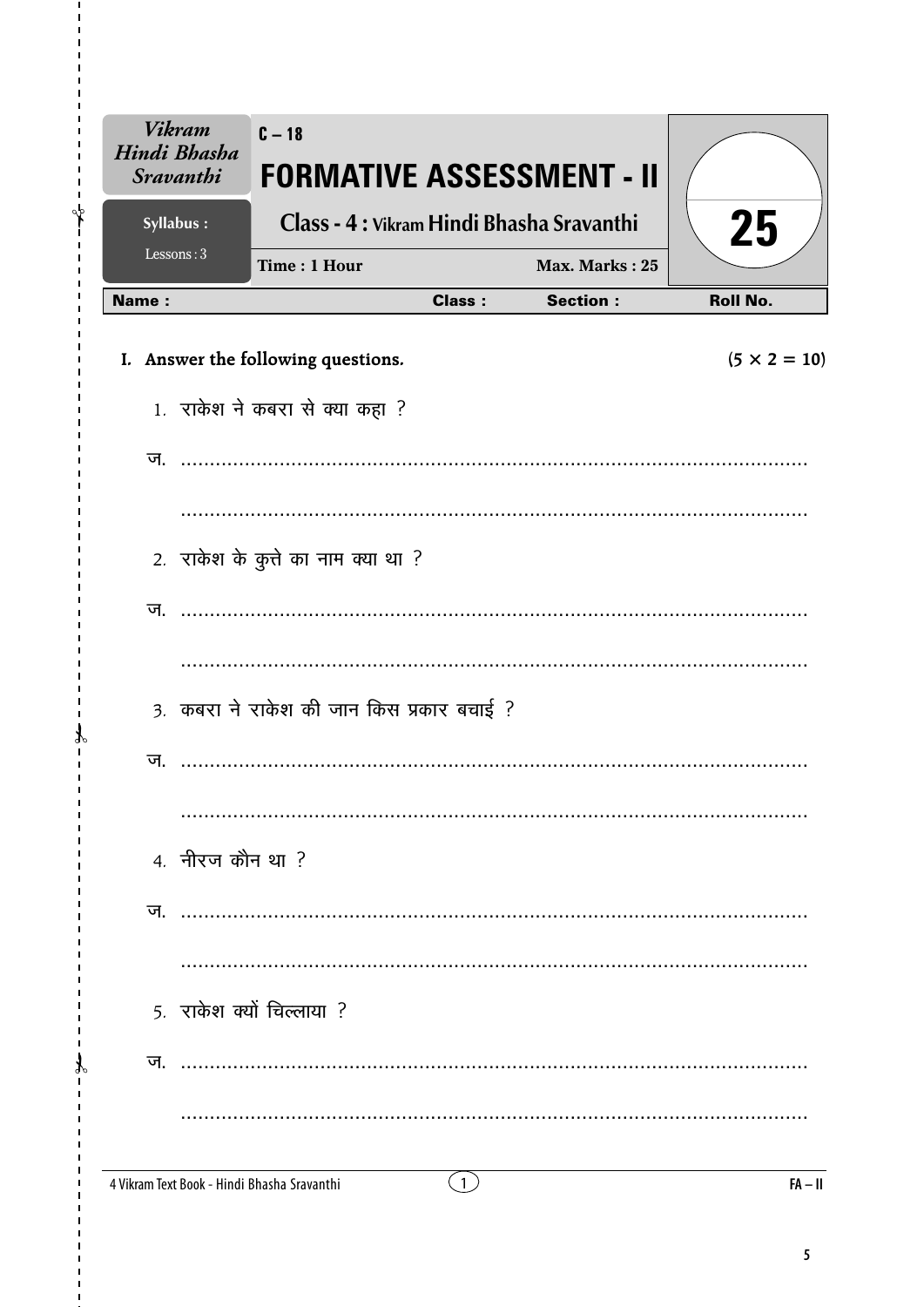| II. Write the meanings of the following words in English.<br>$(5 \times 1 = 5)$ |  |  |                                                                                                                                                                                                                                                                                                                                                                                    |                                                    |  |  |  |                                           |
|---------------------------------------------------------------------------------|--|--|------------------------------------------------------------------------------------------------------------------------------------------------------------------------------------------------------------------------------------------------------------------------------------------------------------------------------------------------------------------------------------|----------------------------------------------------|--|--|--|-------------------------------------------|
|                                                                                 |  |  |                                                                                                                                                                                                                                                                                                                                                                                    |                                                    |  |  |  |                                           |
|                                                                                 |  |  | $3. \overline{3}$ $\overline{5}$ $\overline{7}$ $\overline{5}$ $\overline{5}$ $\overline{5}$ $\overline{5}$ $\overline{5}$ $\overline{5}$ $\overline{5}$ $\overline{5}$ $\overline{5}$ $\overline{5}$ $\overline{5}$ $\overline{5}$ $\overline{5}$ $\overline{5}$ $\overline{5}$ $\overline{5}$ $\overline{5}$ $\overline{5}$ $\overline{5}$ $\overline{5}$ $\overline{5}$ $\over$ |                                                    |  |  |  |                                           |
|                                                                                 |  |  |                                                                                                                                                                                                                                                                                                                                                                                    |                                                    |  |  |  |                                           |
| III. Fill in the blanks.                                                        |  |  |                                                                                                                                                                                                                                                                                                                                                                                    |                                                    |  |  |  | $(4 \times 1 = 4)$                        |
|                                                                                 |  |  |                                                                                                                                                                                                                                                                                                                                                                                    | 1. कबरा ने राकेश की चीख                            |  |  |  |                                           |
|                                                                                 |  |  |                                                                                                                                                                                                                                                                                                                                                                                    | 2. राकेश  में रनान करने लगा ।                      |  |  |  |                                           |
|                                                                                 |  |  |                                                                                                                                                                                                                                                                                                                                                                                    |                                                    |  |  |  |                                           |
|                                                                                 |  |  |                                                                                                                                                                                                                                                                                                                                                                                    | 4. राकेश के कुत्ते का नाम  था ।                    |  |  |  |                                           |
|                                                                                 |  |  |                                                                                                                                                                                                                                                                                                                                                                                    | IV. Use the following words in your own sentences. |  |  |  | $(6 \times 1 = 6)$                        |
|                                                                                 |  |  |                                                                                                                                                                                                                                                                                                                                                                                    |                                                    |  |  |  |                                           |
|                                                                                 |  |  |                                                                                                                                                                                                                                                                                                                                                                                    |                                                    |  |  |  |                                           |
|                                                                                 |  |  |                                                                                                                                                                                                                                                                                                                                                                                    |                                                    |  |  |  | 3. पट्टा – ……………………………………………………………………………… |
|                                                                                 |  |  |                                                                                                                                                                                                                                                                                                                                                                                    |                                                    |  |  |  |                                           |
|                                                                                 |  |  |                                                                                                                                                                                                                                                                                                                                                                                    |                                                    |  |  |  |                                           |
|                                                                                 |  |  |                                                                                                                                                                                                                                                                                                                                                                                    |                                                    |  |  |  | 6. बहाव – ………………………………………………………………………………… |

\*\*\*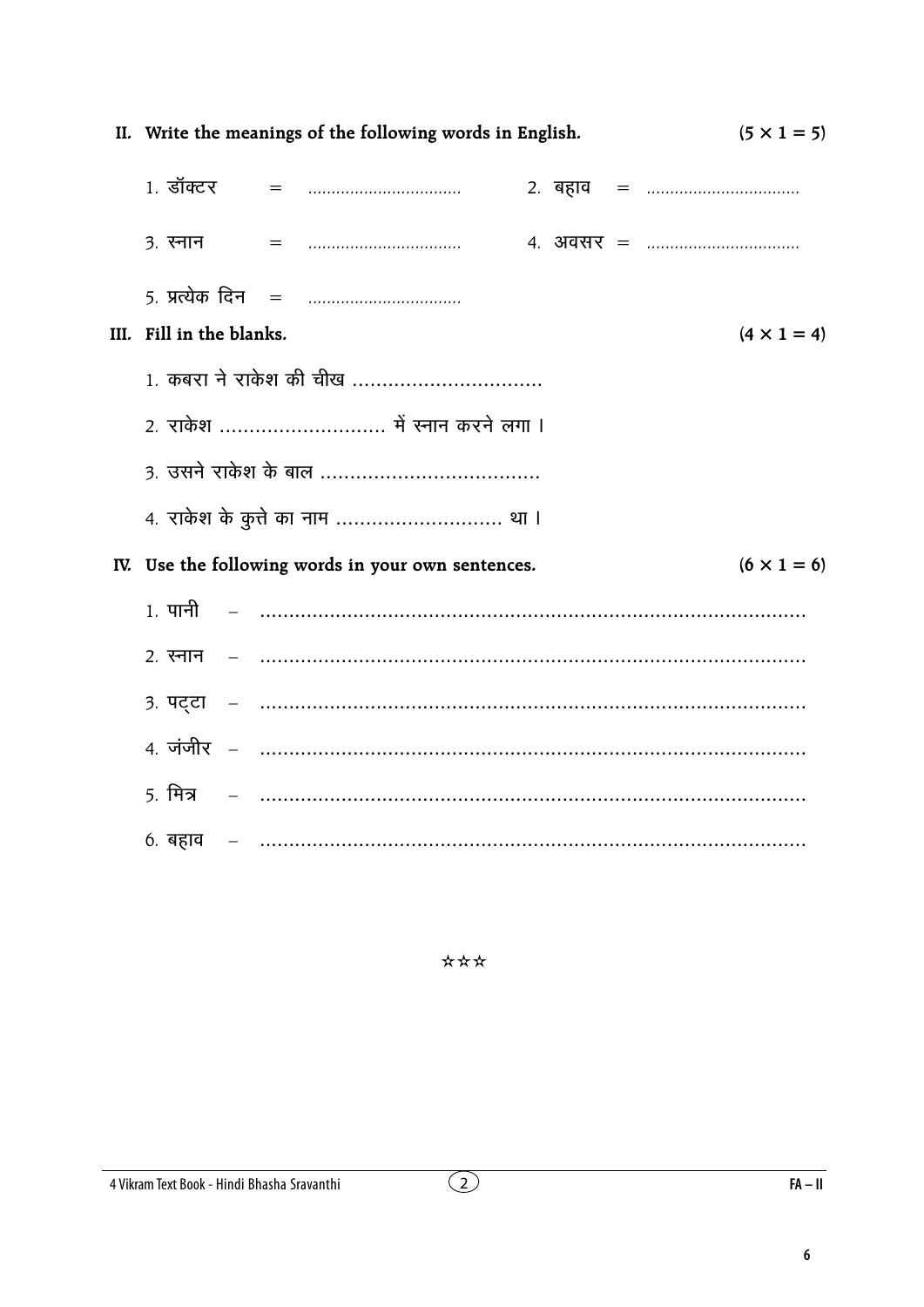| <b>Vikram</b><br>Hindi Bhasha<br><b>Sravanthi</b> | $C - 18$                                    |               | <b>FORMATIVE ASSESSMENT - III</b>         |                     |
|---------------------------------------------------|---------------------------------------------|---------------|-------------------------------------------|---------------------|
| Syllabus:                                         |                                             |               | Class - 4 : Vikram Hindi Bhasha Sravanthi | 25                  |
| Lessons: 5 to 7                                   | Time: 1 Hour                                |               | Max. Marks: 25                            |                     |
| <b>Name:</b>                                      |                                             | <b>Class:</b> | <b>Section:</b>                           | <b>Roll No.</b>     |
|                                                   | I. Answer the following questions.          |               |                                           | $(5 \times 2 = 10)$ |
|                                                   | 1. हम दीपक कब जलाते हैं ?                   |               |                                           |                     |
| ज                                                 |                                             |               |                                           |                     |
|                                                   |                                             |               |                                           |                     |
|                                                   | 2. तारे कहाँ टिमटिम रहे हैं ?               |               |                                           |                     |
| ज.                                                |                                             |               |                                           |                     |
|                                                   |                                             |               |                                           |                     |
|                                                   | 3. चूहे ने शेर की किस प्रकार मदद की ?       |               |                                           |                     |
| ज.                                                |                                             |               |                                           |                     |
|                                                   |                                             |               |                                           |                     |
|                                                   | 4. दोनों औरतों के झगड़े का क्या कारण था ?   |               |                                           |                     |
| ज.                                                |                                             |               |                                           |                     |
|                                                   |                                             |               |                                           |                     |
|                                                   | 5. दुसरी औरत को क्या सजा दी गई ?            |               |                                           |                     |
| ज.                                                |                                             |               |                                           |                     |
|                                                   |                                             |               |                                           |                     |
|                                                   | 4 Vikram Text Book - Hindi Bhasha Sravanthi | (1)           |                                           | $FA - III$          |

 $\mathbf{I}$ ⊁่

 $\mathcal{X}$  $\mathbf{I}$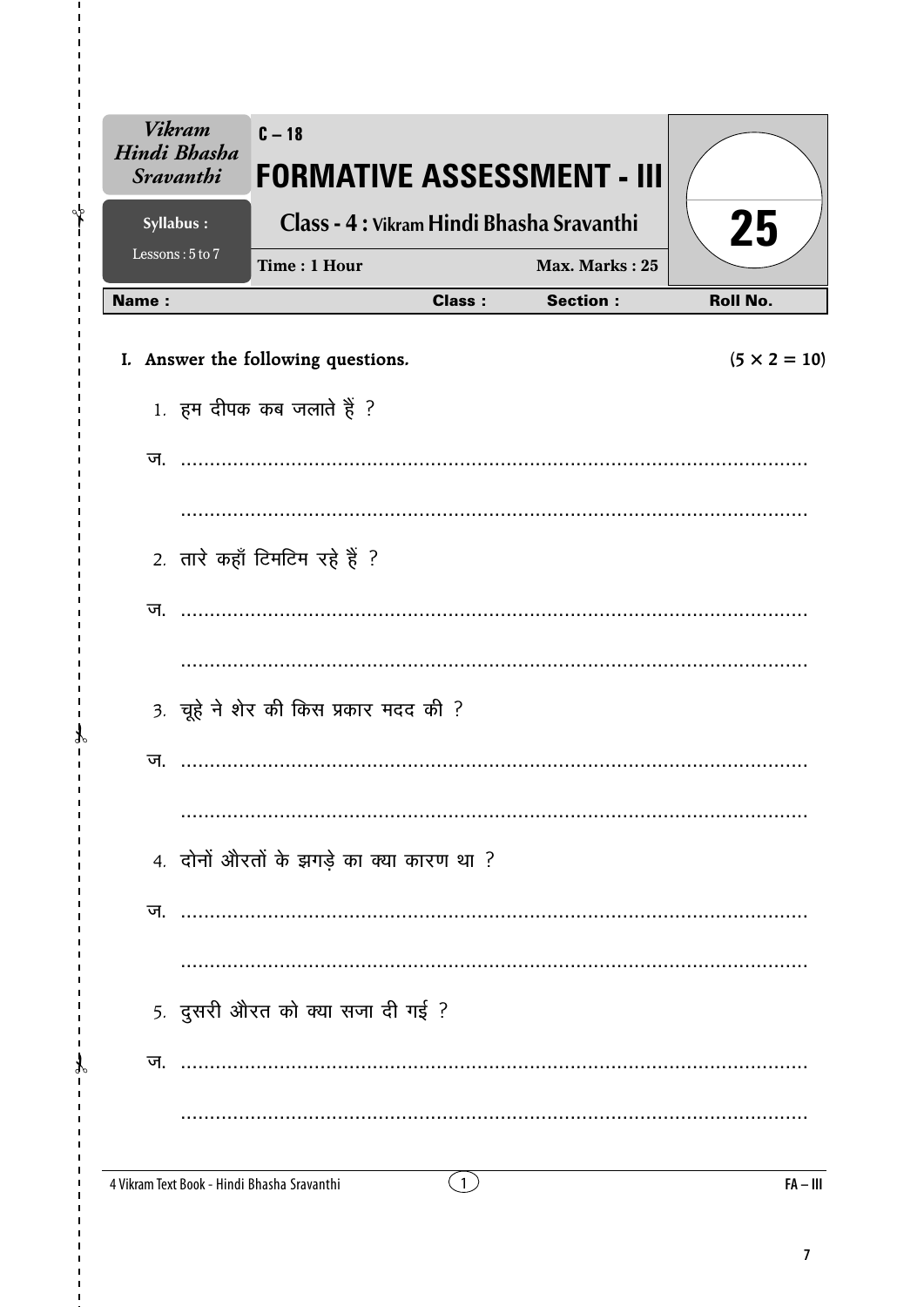| II. Write the meanings of the following words in English. | $(2 \times 1 = 2)$ |
|-----------------------------------------------------------|--------------------|
|                                                           |                    |
|                                                           |                    |
| III. Fill in the blanks.                                  | $(4 \times 1 = 4)$ |
|                                                           |                    |
|                                                           |                    |
| 3. शेर  में रहता है I                                     |                    |
| 4. अनुचर  लेकर आया ।                                      |                    |
| IV. Write the synonyms of the following words.            | $(2 \times 1 = 2)$ |
| <u> 1. दीप     –     …………………………………</u>                    |                    |
|                                                           |                    |
| V. Write the opposites of the following words.            | $(4 \times 1 = 4)$ |
| 1. एक                                                     |                    |
| 2. आना                                                    |                    |
| ३. पास                                                    |                    |
| 4. ऊपर                                                    |                    |
| VI. Use the following words in your own sentences.        | $(3 \times 1 = 3)$ |
|                                                           |                    |
|                                                           |                    |
|                                                           |                    |
|                                                           |                    |
|                                                           |                    |
|                                                           |                    |

 $\overline{2}$ 

#### 4 Vikram Text Book - Hindi Bhasha Sravanthi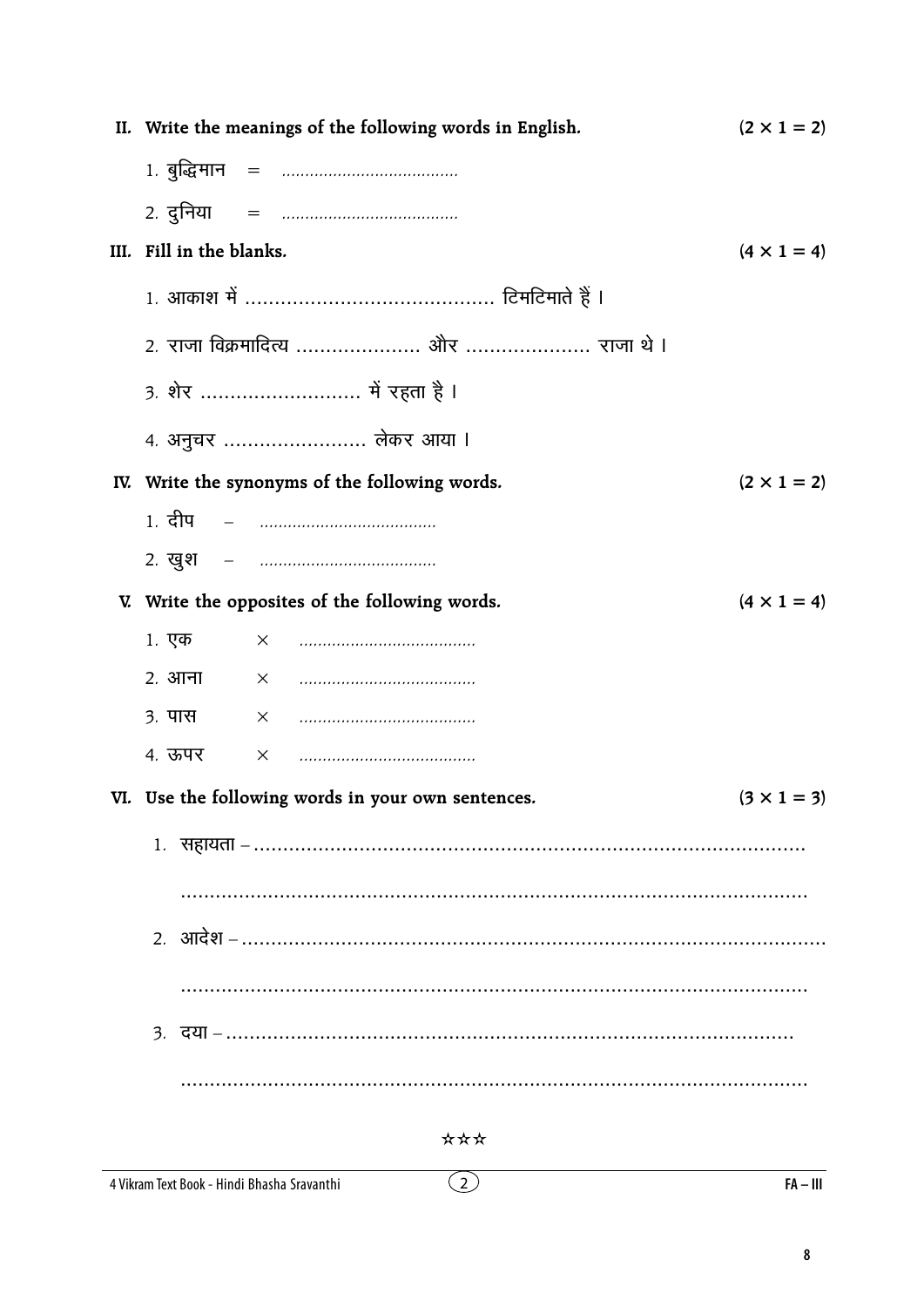| <b>Vikram</b><br>Hindi Bhasha<br><b>Sravanthi</b> | $C - 18$<br><b>FORMATIVE ASSESSMENT - IV</b>                 |               |                 |                     |
|---------------------------------------------------|--------------------------------------------------------------|---------------|-----------------|---------------------|
| Syllabus:                                         | Class - 4 : Vikram Hindi Bhasha Sravanthi                    |               |                 | 25                  |
| Lessons: 9 to 10                                  | Time: 1 Hour                                                 |               | Max. Marks: 25  |                     |
| <b>Name:</b>                                      |                                                              | <b>Class:</b> | <b>Section:</b> | <b>Roll No.</b>     |
|                                                   | I. Answer the following questions.                           |               |                 | $(5 \times 2 = 10)$ |
|                                                   | 1. तुम्हारे प्रधानाध्यापक विद्यालय को क्या बनाना चाहते हैं ? |               |                 |                     |
| ज.                                                |                                                              |               |                 |                     |
|                                                   |                                                              |               |                 |                     |
|                                                   |                                                              |               |                 |                     |
|                                                   | 2. तुमारे विद्यालय में क्या - क्या हैं ?                     |               |                 |                     |
| ज.                                                |                                                              |               |                 |                     |
|                                                   |                                                              |               |                 |                     |
|                                                   | 3. गाय के सिर पर क्या-क्या होते हैं ?                        |               |                 |                     |
| ज.                                                |                                                              |               |                 |                     |
|                                                   |                                                              |               |                 |                     |
|                                                   | 4. गाय को कुछ लोग क्या कहते हैं ?                            |               |                 |                     |
|                                                   |                                                              |               |                 |                     |
|                                                   |                                                              |               |                 |                     |
|                                                   |                                                              |               |                 |                     |
|                                                   | 5. विद्यालय में क्या आयोजित किए जाते है ?                    |               |                 |                     |
|                                                   |                                                              |               |                 |                     |
|                                                   |                                                              |               |                 |                     |
|                                                   | II. Write the meanings of the following words in English.    |               |                 | $(2 \times 1 = 2)$  |
| 1. ਬੀ                                             |                                                              |               |                 |                     |
|                                                   |                                                              |               |                 |                     |
|                                                   |                                                              |               |                 |                     |

 $\mathbf{I}$  $\sqrt[4]{\hspace{1.8cm}}$ 

 $\mathcal{X}$  $\mathbf{I}$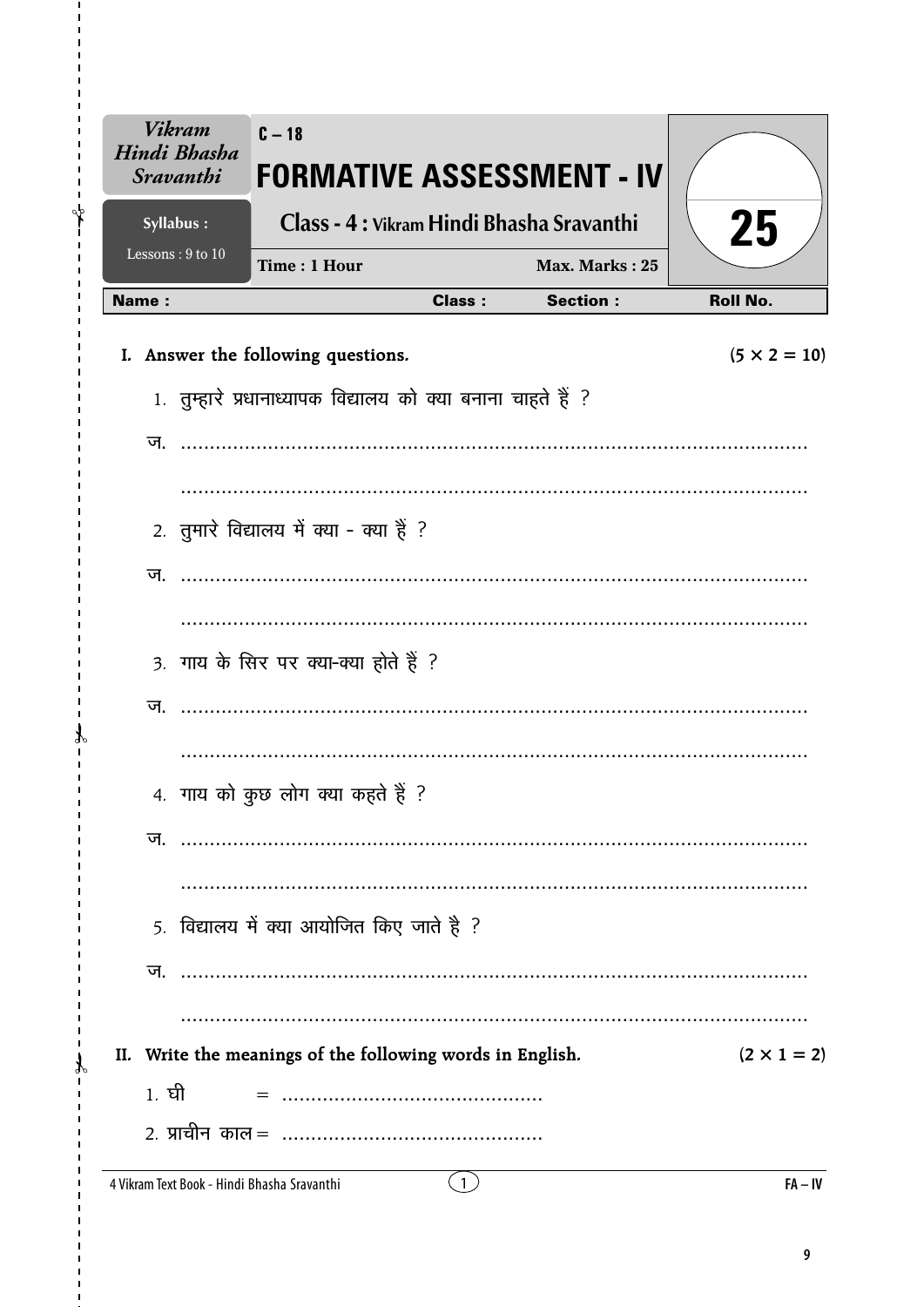|     | III. Fill in the blanks.                           | $(4 \times 1 = 4)$ |               |  |                                               |                    |  |  |  |  |
|-----|----------------------------------------------------|--------------------|---------------|--|-----------------------------------------------|--------------------|--|--|--|--|
|     | 1. दूध से दही, , घी आदि वस्तुएँ बनती हैं ।         |                    |               |  |                                               |                    |  |  |  |  |
|     | 2. हिन्दू धर्म के लोग गाय की  करते हैं ।           |                    |               |  |                                               |                    |  |  |  |  |
|     | 3. बैल  करने में काम आते है ।                      |                    |               |  |                                               |                    |  |  |  |  |
|     | 4. गाय का गोबर अच्छा  माना जाता है ।               |                    |               |  |                                               |                    |  |  |  |  |
| IV. | Change the number of the following words.          |                    |               |  |                                               | $(2 \times 1 = 2)$ |  |  |  |  |
|     |                                                    |                    |               |  |                                               |                    |  |  |  |  |
|     | 2. पत्ते                                           |                    |               |  |                                               |                    |  |  |  |  |
|     | V. Change the gender of the following words.       |                    |               |  |                                               | $(2 \times 1 = 2)$ |  |  |  |  |
|     | 1. शिक्षक                                          |                    |               |  |                                               |                    |  |  |  |  |
|     |                                                    |                    |               |  |                                               |                    |  |  |  |  |
|     | VI. Use the following words in your own sentences. |                    |               |  |                                               | $(2 \times 1 = 2)$ |  |  |  |  |
|     |                                                    |                    |               |  |                                               |                    |  |  |  |  |
|     |                                                    |                    |               |  |                                               |                    |  |  |  |  |
|     |                                                    |                    |               |  | 2.   प्राचीन – ……………………………………………………………………………… |                    |  |  |  |  |
|     |                                                    |                    |               |  |                                               |                    |  |  |  |  |
|     | VII. Match the following.                          |                    |               |  |                                               | $(3 \times 1 = 3)$ |  |  |  |  |
|     | 1. बैल खेत के                                      | $\left($           | $\mathcal{E}$ |  | a) अच्छी बातें भी सिखाते हैं ।                |                    |  |  |  |  |
|     | 2. पढ़ाई के साथ-साथ                                |                    | $\lambda$     |  | b) मिठाइयाँ बनाई जाती हैं ।                   |                    |  |  |  |  |
|     | 3. घी से तरह - तरह की                              | $\left($           | $\mathcal{L}$ |  | c) काम मे आते है ।                            |                    |  |  |  |  |

\*\*\*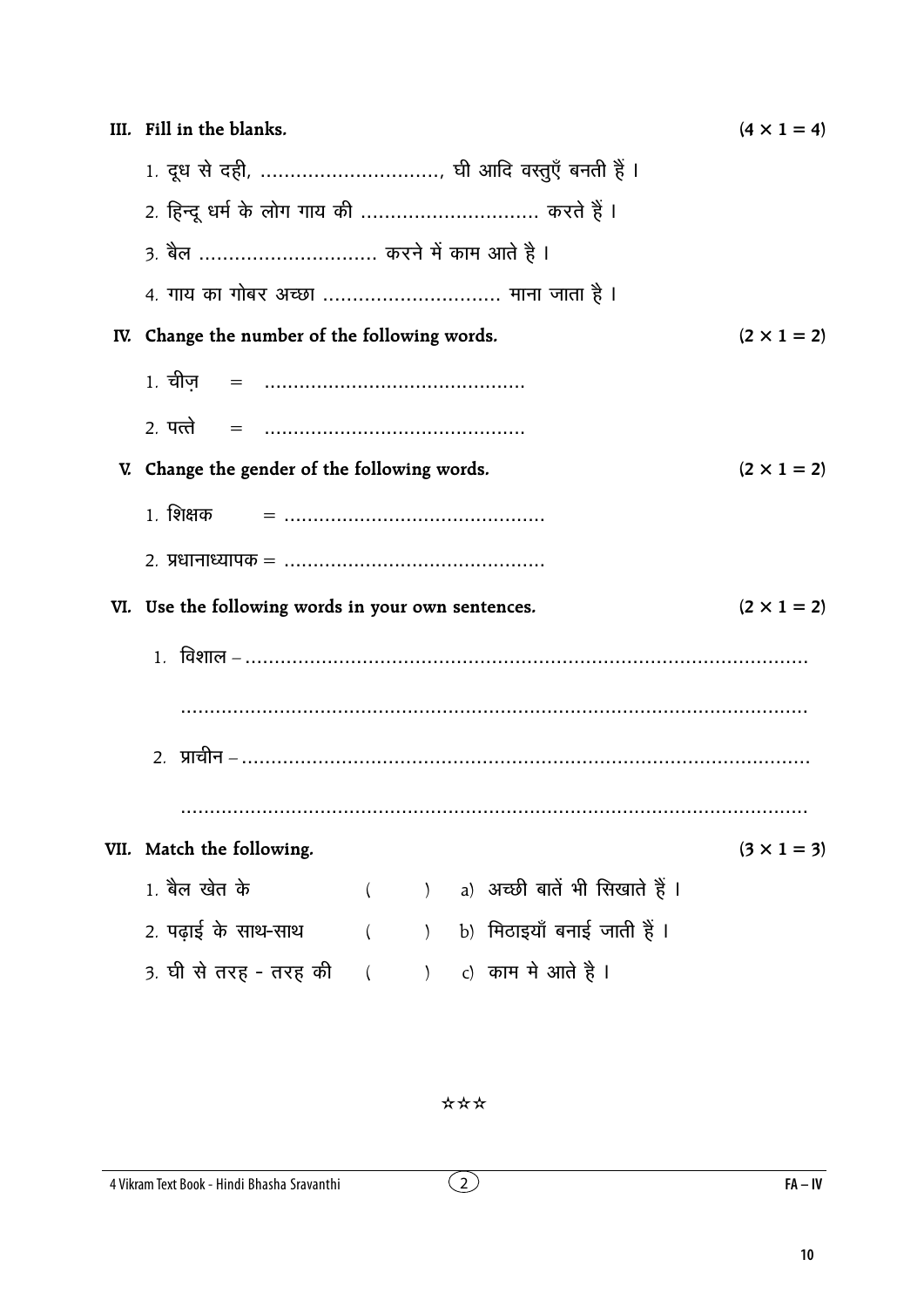| <b>Vikram</b><br>Hindi Bhasha<br><i><b>Sravanthi</b></i> | $C - 18$<br>SUMMATIVE ASSESSMENT - I                                                    |                |                 |                     |
|----------------------------------------------------------|-----------------------------------------------------------------------------------------|----------------|-----------------|---------------------|
| Syllabus:                                                | Class - 4 : Vikram Hindi Bhasha Sravanthi                                               |                |                 | 50                  |
| Lessons : 1 to 4                                         | Time: $2\frac{1}{2}$ Hour                                                               |                | Max. Marks: 50  |                     |
| <b>Name:</b>                                             |                                                                                         | <b>Class:</b>  | <b>Section:</b> | <b>Roll No.</b>     |
|                                                          | निम्नलिखित प्रश्नों के उत्तर दीजिए ।<br>1. कौए की चोंच से पनीर का टुकड़ा कैसे गिर गया ? |                |                 | $(8 \times 2 = 16)$ |
| 2. वर्षा कौन लाता है ?<br>3. राकेश क्यों चिल्लाया ?      |                                                                                         |                |                 |                     |
|                                                          | 4. संकेत किसके लिए जी-तोड़ मेहनत कर रहा है ?                                            |                |                 |                     |
|                                                          | 5. राकेश के कुत्ते का नाम क्या था ?                                                     |                |                 |                     |
|                                                          | 6. संकेत की माताजी कहाँ रहती है ?                                                       |                |                 |                     |
| 7. चाँद कब चमकता है ?                                    |                                                                                         |                |                 |                     |
|                                                          | 8. कौए के मुँह में पनीर का दुकड़ा देखकर लोमड़ी ने क्या सोचा ?                           |                |                 |                     |
|                                                          | II. निम्नलिखित शब्दों के अर्थ लिखिए I                                                   |                |                 | $(5 \times 1 = 5)$  |
| 1. स्नान                                                 |                                                                                         | $4.777 = 4.47$ |                 |                     |
| 2. अत्यंत<br>$\qquad \qquad =$                           |                                                                                         | 5. ईश्वर       |                 |                     |
| ३. मधुर<br>=                                             |                                                                                         |                |                 |                     |
|                                                          | III. निम्नलिखित कविता की पूर्ति कीजिए ।                                                 |                |                 | (5)                 |
|                                                          |                                                                                         |                |                 |                     |
|                                                          |                                                                                         |                |                 |                     |
|                                                          | IV. रिक्त स्थानों की पूर्ति कीजिए I                                                     |                |                 | $(5 \times 1 = 5)$  |
|                                                          | 1. पेड़ के ऊपर बैठा कौआ अपनी मूर्खता पर पछताता ______________                           |                |                 | (रहा, रहे, रही)     |
| 2. आओ, गाना _____________                                |                                                                                         |                |                 | (गाएँ, गाया)        |
| 3. वर्षा हो ____________                                 |                                                                                         |                |                 | (रहा है, रही है)    |
|                                                          | 4. भगवान सबका ध्यान _____________                                                       |                |                 | (रखती है, रखता है)  |
| 5. लोमड़ी भाग ____________                               |                                                                                         |                |                 | (गया, गई, गए)       |

 $\mathbf{I}$  $\sqrt{ }$ 

 $\mathcal{X}$  $\overline{1}$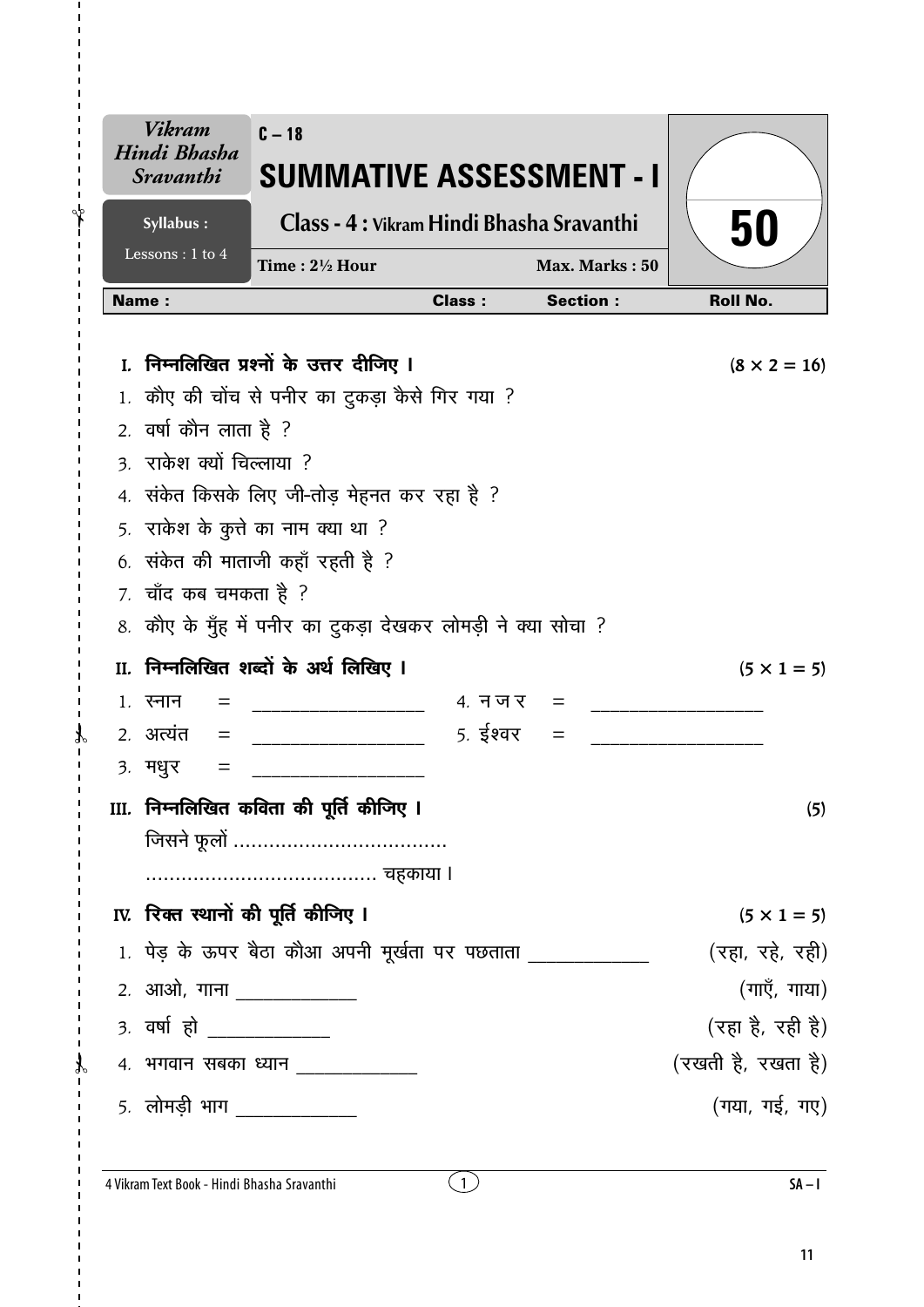|                          | V. निम्नलिखित शब्दों के वचन बदलकर लिखिए ।                                                    | $(5 \times 1 = 5)$ |
|--------------------------|----------------------------------------------------------------------------------------------|--------------------|
|                          | 1. छुट्टियाँ - __________________ 4. टुकड़ा - _________________                              |                    |
|                          | 2. परीक्षा - ___________________ 5. यात्रा - ____________________                            |                    |
|                          |                                                                                              |                    |
|                          | VI. निम्नलिखित शब्दों को वाक्यों में प्रयोग कीजिए ।                                          | $(5 \times 1 = 5)$ |
|                          | 1. छुट्टियाँ - ____________________ 4. जल - ____________________                             |                    |
|                          | 2. मित्र       -     _____________________        5. धोखा    -       _______________________ |                    |
|                          |                                                                                              |                    |
|                          | VII. निम्नलिखित शब्दों के पर्यायवाची शब्द लिखिए I                                            | $(5 \times 1 = 5)$ |
|                          |                                                                                              |                    |
|                          |                                                                                              |                    |
|                          |                                                                                              |                    |
|                          |                                                                                              |                    |
|                          |                                                                                              |                    |
| VIII. रिक्त स्थान भरिए I |                                                                                              | $(4 \times 1 = 4)$ |
|                          |                                                                                              |                    |
|                          |                                                                                              |                    |
|                          | 3. कबरा ने राकेश की चीख _________________                                                    |                    |
|                          | 4. उसने राकेश के बाल __________________                                                      |                    |
|                          |                                                                                              |                    |
|                          |                                                                                              |                    |

\*\*\*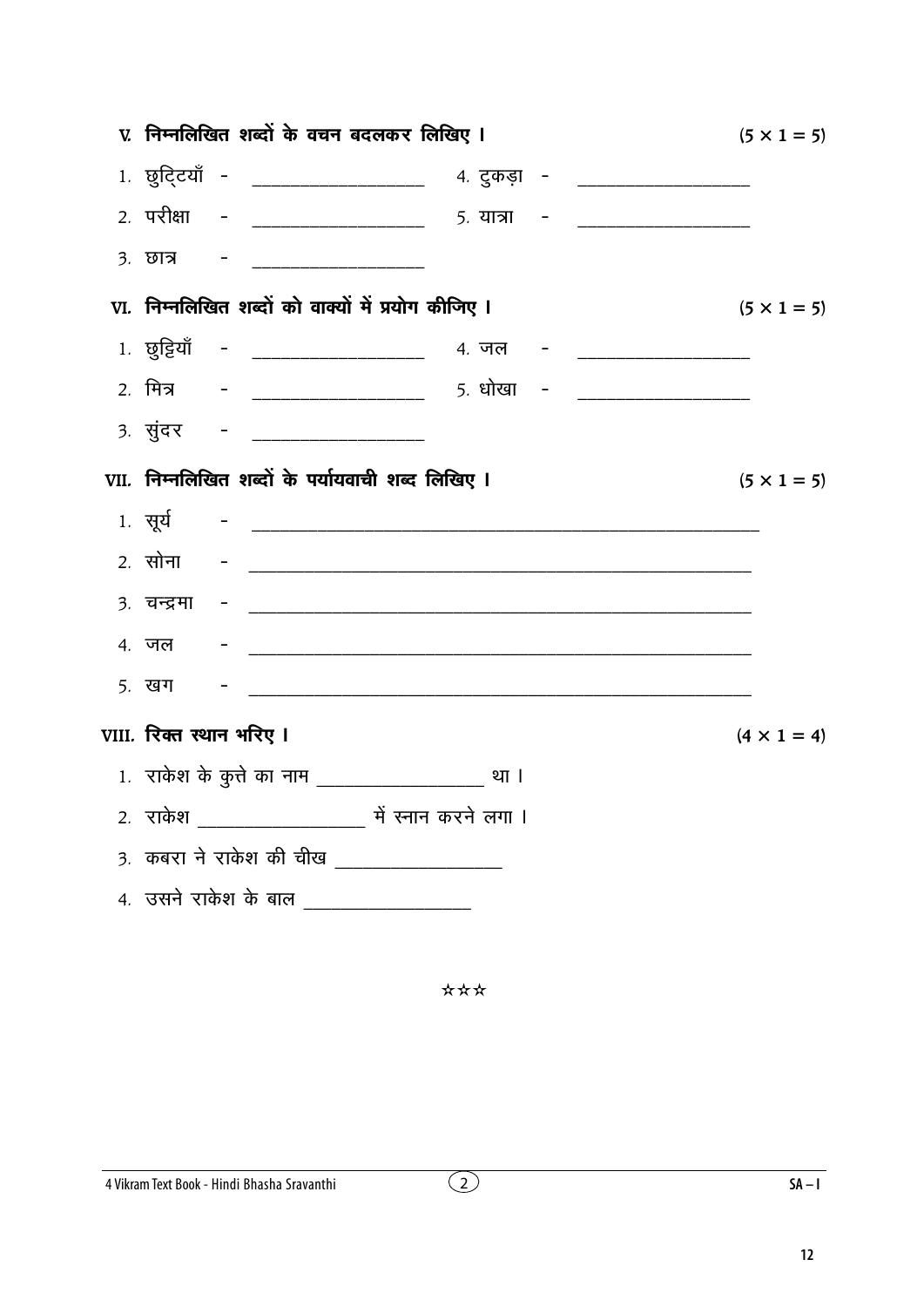| Vikram<br>Hindi Bhasha<br><i><b>Sravanthi</b></i> |          | $C-18$<br><b>SUMMATIVE ASSESSMENT - II</b>       |               |           |                 |                     |
|---------------------------------------------------|----------|--------------------------------------------------|---------------|-----------|-----------------|---------------------|
| Syllabus:                                         |          | Class - 4 : Vikram Hindi Bhasha Sravanthi        |               |           |                 | 50                  |
| Lessons: 1 to 8                                   |          | Time: $2\frac{1}{2}$ Hour                        |               |           | Max. Marks: 50  |                     |
| <b>Name:</b>                                      |          |                                                  | <b>Class:</b> |           | <b>Section:</b> | <b>Roll No.</b>     |
|                                                   |          | I. निम्नलिखित प्रश्नों के उत्तर लिखिए I          |               |           |                 | $(8 \times 2 = 16)$ |
|                                                   |          | 1. राकेश के पिताजी कब उठकर घूमने जाते हैं ?      |               |           |                 |                     |
|                                                   |          | 2. राजा विक्रमादित्य किस के लिए प्रसिद्ध थे ?    |               |           |                 |                     |
|                                                   |          | 3. शेर कहाँ सो रहा था ?                          |               |           |                 |                     |
|                                                   |          | 4. हम दीपक जल कर किस - किस को चमकाना चाहते हैं ? |               |           |                 |                     |
|                                                   |          | 5. हम दीपक कब जलाते हैं ?                        |               |           |                 |                     |
|                                                   |          | 6. राजा ने अनुचर को क्या आदेश दिया ?             |               |           |                 |                     |
|                                                   |          | 7. रनान के बाद वे किस में समय बिताते हैं ?       |               |           |                 |                     |
|                                                   |          | 8. चूहे ने शेर की किस प्रकार मदद की ?            |               |           |                 |                     |
|                                                   |          | II. निम्नलिखित शब्दों के अर्थ लिखिए I            |               |           |                 | $(5 \times 1 = 5)$  |
| 1 निर्णय                                          |          |                                                  |               | ४. दुनिया |                 |                     |
| 2. वृक्ष                                          |          |                                                  |               | 5. आदेश   |                 |                     |
| $3.$ प्रातः                                       | $=$      |                                                  |               |           |                 |                     |
|                                                   |          | III.  निम्नलिखित कविता की पूर्ति कीजिए ।         |               |           |                 | (4)                 |
|                                                   |          | तारों से                                         |               |           |                 |                     |
|                                                   |          | को चमकाएँ ॥                                      |               |           |                 |                     |
|                                                   |          | IV. निम्नलिखित शब्दों के विलोम शब्द लिखिए I      |               |           |                 | $(5 \times 1 = 5)$  |
| 1. ऊपर                                            | $\times$ | _____________________________                    |               | 4. बड़ा   | $\times$        |                     |
| 2. बहुत                                           | $\times$ | ____________________________                     |               | 5. पास    | $\times$        |                     |
| ३. समझ                                            | $\times$ | <u> 1999 - John Harrison, mars et al. 199</u>    |               |           |                 |                     |
|                                                   |          | 4 Vikram Text Book - Hindi Bhasha Sravanthi      | (1)           |           |                 | $SA - II$           |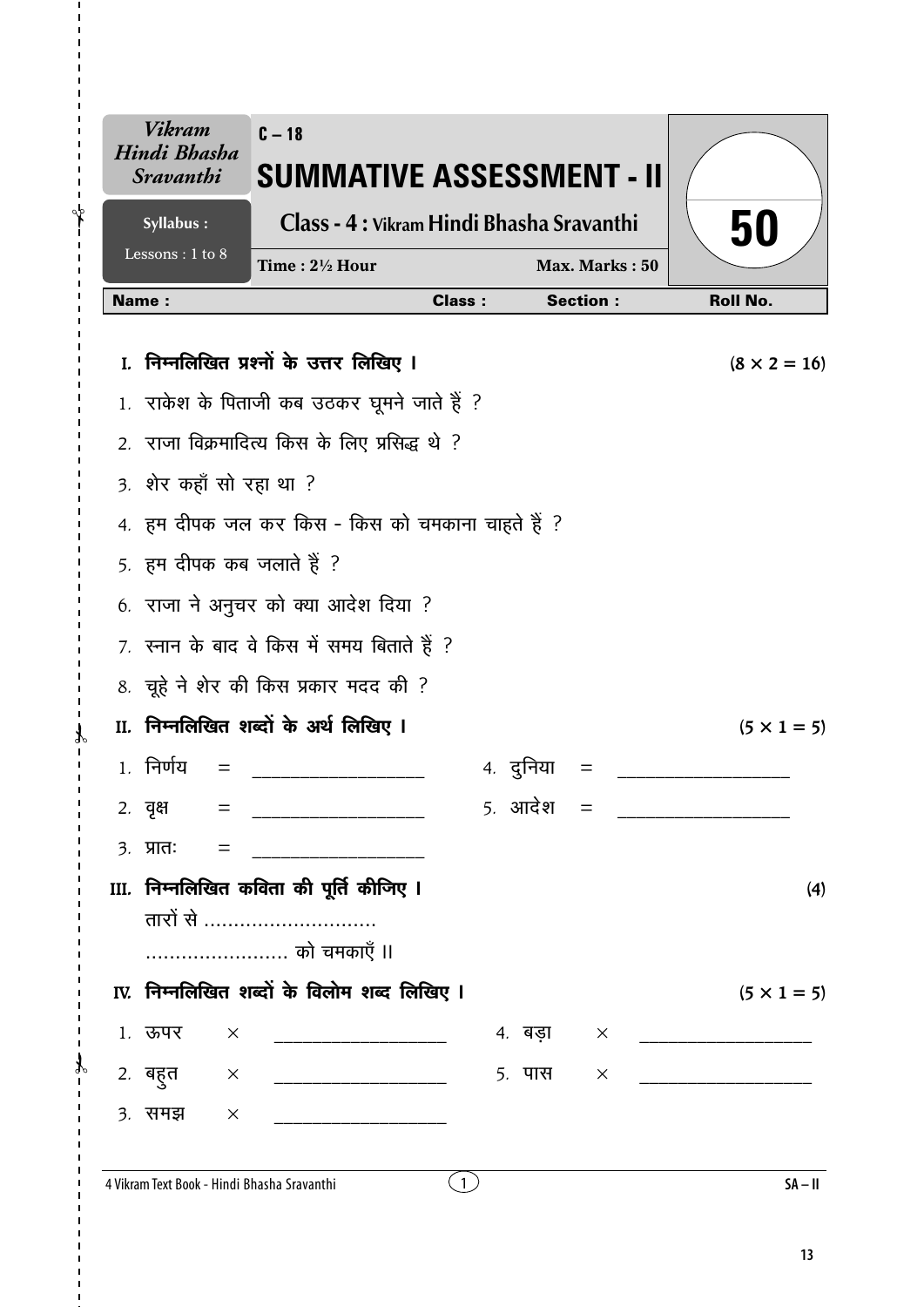|    | v. निम्नलिखित शब्दों के पर्यायवाची शब्द लिखिए ।                                                                      |                                              |     |                                                                 | $(5 \times 1 = 5)$ |
|----|----------------------------------------------------------------------------------------------------------------------|----------------------------------------------|-----|-----------------------------------------------------------------|--------------------|
|    |                                                                                                                      |                                              |     |                                                                 |                    |
|    |                                                                                                                      |                                              |     | 2. दुनिया - ___________________ 5. समस्या - ___________________ |                    |
|    | <u>3. असली -</u>                                                                                                     | <u> 1960 - Johann John Barn, mars eta ba</u> |     |                                                                 |                    |
|    | VI. निम्नलिखित शब्दों को वाक्यों में प्रयोग कीजिए I                                                                  |                                              |     |                                                                 | $(5 \times 1 = 5)$ |
|    |                                                                                                                      |                                              |     |                                                                 |                    |
|    | 2. समस्या<br>$\alpha_{\rm{max}}=0.01$                                                                                |                                              |     |                                                                 |                    |
|    | <u>3. मदद परिचार स्थापना अधिकारी स्थापना अधिकारिक स्थापना अधिकारिक स्थापना अधिकारिक स्थापना अधिकारिक स्थापना अधि</u> |                                              |     |                                                                 |                    |
|    |                                                                                                                      |                                              |     |                                                                 |                    |
|    | 5. आदर                                                                                                               |                                              |     |                                                                 |                    |
|    | VII. निम्नलिखित शब्दों से रिक्त स्थानों की पूर्ति कीजिए I                                                            |                                              |     |                                                                 | $(5 \times 1 = 5)$ |
|    | आकाश पटाखे फूलों तारे घोंसलों                                                                                        |                                              |     |                                                                 |                    |
|    | 1. दीवाली पर हम ____________ छोड़ते हैं ।                                                                            |                                              |     |                                                                 |                    |
|    | <u>2. तितली _____________</u> पर रहती है ।                                                                           |                                              |     |                                                                 |                    |
|    | 3. आकाश में ____________ टिमटिमाते हैं ।                                                                             |                                              |     |                                                                 |                    |
|    | 4. तारों से ____________ सजा है ।                                                                                    |                                              |     |                                                                 |                    |
|    |                                                                                                                      |                                              |     |                                                                 |                    |
|    | VIII. जोड़कर लिखिए I                                                                                                 |                                              |     |                                                                 | $(5 \times 1 = 5)$ |
|    | 1. वे पिताजी                                                                                                         |                                              |     | () a) बड़ा गर्व है।                                             |                    |
|    | 2. घर पर पिताजी                                                                                                      | $\left($                                     |     | )       b) का बहुत आदर करते हैं ।                               |                    |
|    | 3. गृहकार्य में पिताजी                                                                                               | ( ) c) पालन करते हैं ।                       |     |                                                                 |                    |
|    | 4. हम को उन पर                                                                                                       |                                              |     | ( ) d) व्यायाम करते हैं ।                                       |                    |
|    | 5. वे समय का                                                                                                         | $($ $)$                                      |     | e) मदद करते हैं ।                                               |                    |
|    |                                                                                                                      |                                              |     |                                                                 |                    |
|    |                                                                                                                      |                                              |     |                                                                 |                    |
|    |                                                                                                                      |                                              |     |                                                                 |                    |
| 4. |                                                                                                                      |                                              |     |                                                                 |                    |
| 5. |                                                                                                                      |                                              |     |                                                                 |                    |
|    |                                                                                                                      |                                              | *** |                                                                 |                    |
|    | 4 Vikram Text Book - Hindi Bhasha Sravanthi                                                                          |                                              | (2) |                                                                 | $SA - II$          |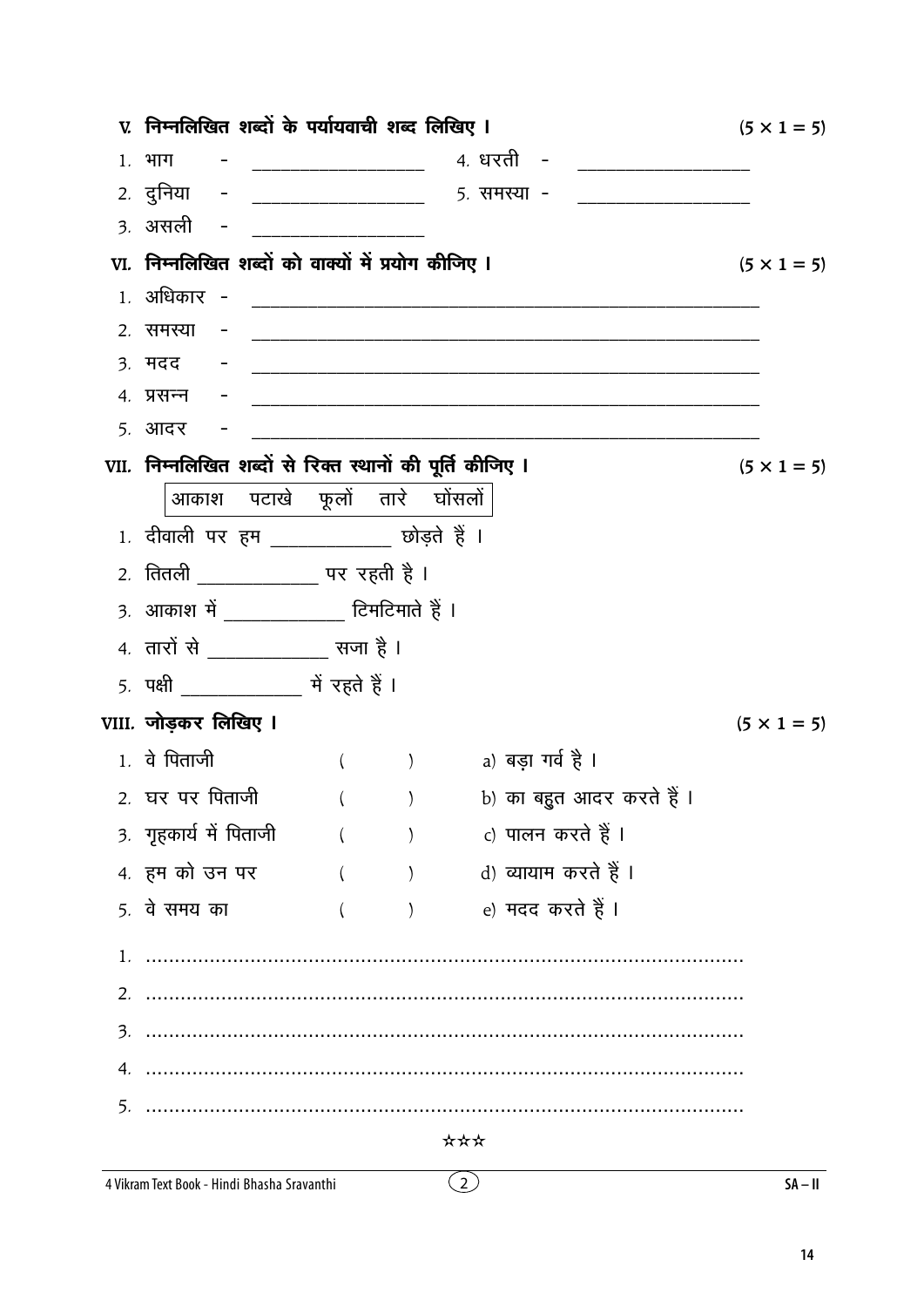|              | Vikram<br>Hindi Bhasha<br><i><b>Sravanthi</b></i> | $C - 18$<br>SUMMATIVE ASSESSMENT - III                                    |               |                 |                           |
|--------------|---------------------------------------------------|---------------------------------------------------------------------------|---------------|-----------------|---------------------------|
|              | Syllabus:                                         | Class - 4 : Vikram Hindi Bhasha Sravanthi                                 |               |                 | 50                        |
|              | Lessons: 1 to 11                                  | Time: 21/2 Hour                                                           |               | Max. Marks: 50  |                           |
|              | <b>Name:</b>                                      |                                                                           | <b>Class:</b> | <b>Section:</b> | <b>Roll No.</b>           |
| $\mathbf{L}$ |                                                   | निम्नलिखित प्रश्नों के उत्तर दीजिए ।                                      |               |                 | $(8 \times 2 = 16)$       |
|              |                                                   | किसके बिना ज्ञान की प्राप्ति संभव नहीं है ?                               |               |                 |                           |
| 2.           |                                                   | गाय का मूत्र किस के काम आता हैं ?                                         |               |                 |                           |
|              |                                                   | 3. गाय को कुछ लोग क्या कहते हैं ?                                         |               |                 |                           |
| 4.           |                                                   | आजकल क्या तेजी-से बढ़ती जा रही है ?                                       |               |                 |                           |
|              |                                                   | 5. विद्यालय में क्या आयोजित किए जाते हैं ?                                |               |                 |                           |
|              |                                                   | 6. पर्यावरण को दूषित होने से कैसे रोक सकते हैं ?                          |               |                 |                           |
|              |                                                   | 7. पर्यावरण में कितने प्रकार के प्रदूषण फैले हुए हैं ? वे क्या-क्या हैं । |               |                 |                           |
|              |                                                   | 8. प्रधानाध्यापक विद्यालय को क्या बनाना चाहते हैं ?                       |               |                 |                           |
| II.          |                                                   | निम्नलिखित शब्दों के अर्थ लिखिए ।                                         |               |                 | $(5 \times 1 = 5)$        |
|              | 1. ग्रंथालय<br>$=$                                |                                                                           | 4. हल         | $=$             |                           |
|              | २. मध्म<br>=                                      |                                                                           | 5. फसल        | $=$             |                           |
|              | ३. महत्त्व =                                      |                                                                           |               |                 |                           |
|              |                                                   | III. निम्नलिखित शब्दों के वचन बदलकर लिखिए I                               |               |                 | $(5 \times 1 = 5)$        |
|              | १. मात्रा                                         |                                                                           |               |                 |                           |
|              |                                                   |                                                                           |               |                 |                           |
|              | <u>3. गाय - - </u>                                |                                                                           |               |                 |                           |
|              |                                                   | IV. निम्नलिखित शब्दों के लिंग बदलकर लिखिए I                               |               |                 | $(5 \times 1 = 5)$        |
|              | 1. शिक्षक                                         |                                                                           |               | 4. गुरू         | _________________________ |
|              | 2. वाहन                                           |                                                                           |               | $5.$ शोभा -     |                           |
|              | 3. भाई                                            | _____________________________                                             |               |                 |                           |
|              |                                                   |                                                                           |               |                 |                           |

 $\mathbf{I}$  $\bigg\{$ 

 $\mathcal{X}$  $\overline{1}$ 

 $\mathcal{X}$ 

 $SA - III$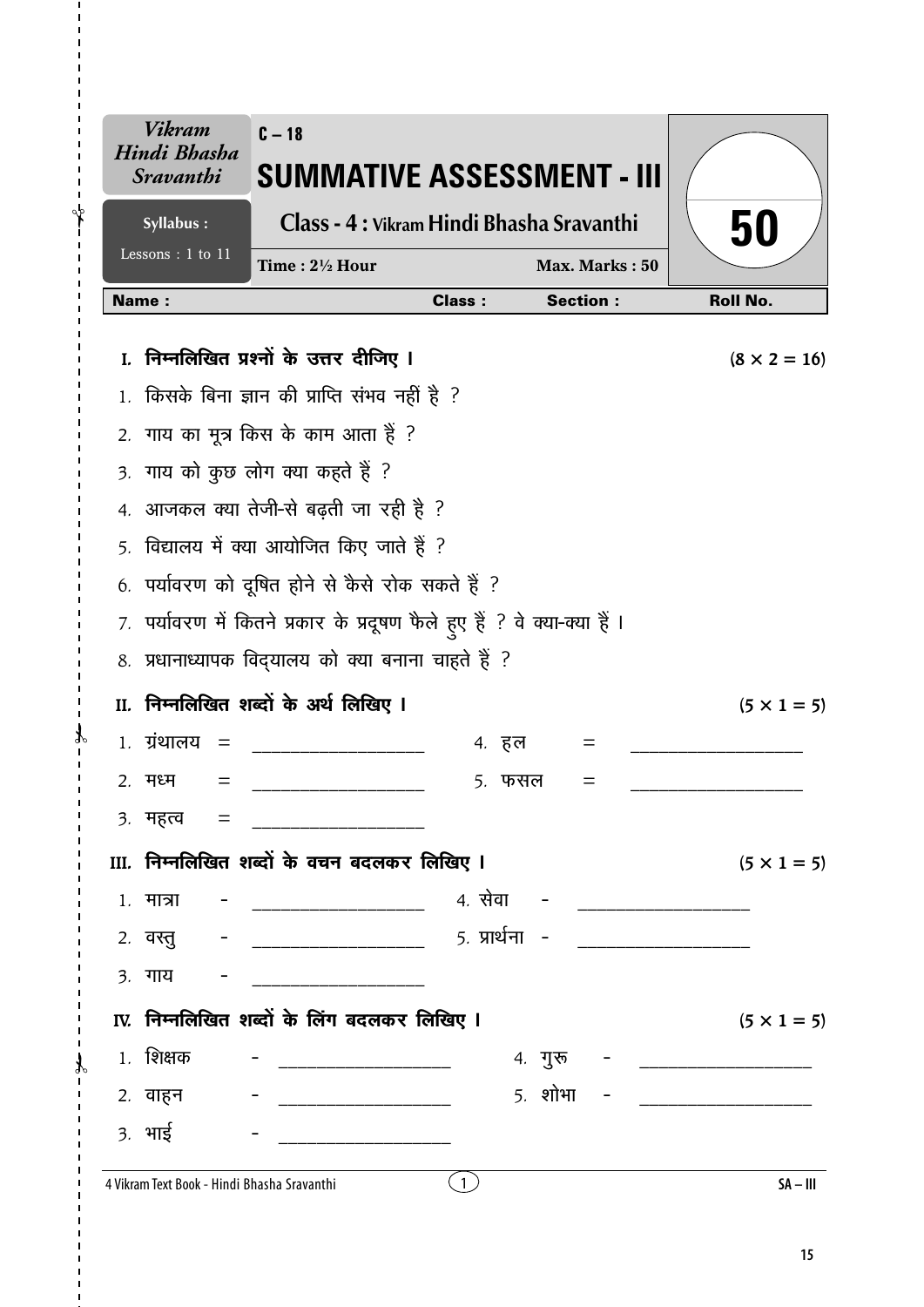|    | V. निम्नलिखित शब्दों को वाक्यों में प्रयोग कीजिए I             |            |                                                                                                                                                                                                                                                                                                                                                                                                                            | $(4 \times 1 = 4)$ |
|----|----------------------------------------------------------------|------------|----------------------------------------------------------------------------------------------------------------------------------------------------------------------------------------------------------------------------------------------------------------------------------------------------------------------------------------------------------------------------------------------------------------------------|--------------------|
|    | 1. कंप्यूटर                                                    |            |                                                                                                                                                                                                                                                                                                                                                                                                                            |                    |
|    | 2. सहयोग<br>$\sim$ $-$                                         |            |                                                                                                                                                                                                                                                                                                                                                                                                                            |                    |
|    | ३. विशाल                                                       |            |                                                                                                                                                                                                                                                                                                                                                                                                                            |                    |
|    | 4. प्राचीन                                                     |            |                                                                                                                                                                                                                                                                                                                                                                                                                            |                    |
|    | VI. रिक्त स्थानों की पूर्ति कीजिए I                            |            |                                                                                                                                                                                                                                                                                                                                                                                                                            | $(5 \times 1 = 5)$ |
|    |                                                                |            | 1. पेड़-पौधों को लगाकर _____________________ प्रदूषण को रोक सकते हैं ।                                                                                                                                                                                                                                                                                                                                                     |                    |
|    | 2. हम सब मिलकर इन __________________ को रोक सकते हैं ।         |            |                                                                                                                                                                                                                                                                                                                                                                                                                            |                    |
|    | <u>3. गोबर से खेतों में बहुत __________________</u> होती है ।  |            |                                                                                                                                                                                                                                                                                                                                                                                                                            |                    |
|    | 4. हिन्दू धर्म के लोग गाय की __________________ करते हैं ।     |            |                                                                                                                                                                                                                                                                                                                                                                                                                            |                    |
|    | 5. वृक्ष _____________________ को लेकर हमें आक्सीजन देते हैं । |            |                                                                                                                                                                                                                                                                                                                                                                                                                            |                    |
|    | VII. जोड़कर लिखिए I                                            |            |                                                                                                                                                                                                                                                                                                                                                                                                                            | $(5 \times 1 = 5)$ |
|    | 1. बैल खेत के                                                  |            | a) एक पूँछ भी होती है ।                                                                                                                                                                                                                                                                                                                                                                                                    |                    |
|    |                                                                |            | 2. इसके चार पैर और        (          )          b) हमारे काम आती है ।                                                                                                                                                                                                                                                                                                                                                      |                    |
|    | 3. इसके दूध में                                                |            | ( )              c)  मिठाइयाँ बनाई जाती हैं ।                                                                                                                                                                                                                                                                                                                                                                              |                    |
|    | 4. घी से तरह-तरह की $($ ) $)$ d) काम में आते हैं ।             |            |                                                                                                                                                                                                                                                                                                                                                                                                                            |                    |
|    | 5. गाय मरकर भी                                                 | $\sqrt{2}$ | e) अनेक पौष्टिक तत्व हैं ।                                                                                                                                                                                                                                                                                                                                                                                                 |                    |
|    |                                                                |            |                                                                                                                                                                                                                                                                                                                                                                                                                            |                    |
| 2. |                                                                |            | $\begin{minipage}{0.9\linewidth} \begin{tabular}{l} \hline \textbf{1} & \textbf{2} & \textbf{3} & \textbf{4} & \textbf{5} & \textbf{6} & \textbf{6} & \textbf{7} & \textbf{8} & \textbf{9} & \textbf{10} & \textbf{10} & \textbf{10} & \textbf{10} & \textbf{10} & \textbf{10} & \textbf{10} & \textbf{10} & \textbf{10} & \textbf{10} & \textbf{10} & \textbf{10} & \textbf{10} & \textbf{10} & \textbf{10} & \textbf{10$ |                    |
| 3. |                                                                |            |                                                                                                                                                                                                                                                                                                                                                                                                                            |                    |
|    |                                                                |            |                                                                                                                                                                                                                                                                                                                                                                                                                            |                    |
| 5. |                                                                |            |                                                                                                                                                                                                                                                                                                                                                                                                                            |                    |
|    | VIII. निम्नलिखित शब्दों के पर्यायवाची शब्द लिखिए ।             |            |                                                                                                                                                                                                                                                                                                                                                                                                                            | $(5 \times 1 = 5)$ |
|    | 1. उपवन -<br><u> 1980 - Jan Barbarat, manala</u>               |            |                                                                                                                                                                                                                                                                                                                                                                                                                            |                    |
|    | 2. आग -                                                        |            |                                                                                                                                                                                                                                                                                                                                                                                                                            |                    |
|    | 3. ऑंख - ________________                                      |            |                                                                                                                                                                                                                                                                                                                                                                                                                            |                    |
|    | 4. आनंद - __________________                                   |            |                                                                                                                                                                                                                                                                                                                                                                                                                            |                    |
|    | 5. सूर्य<br>— <u>— — — — — — — — — — — — — — —</u>             |            |                                                                                                                                                                                                                                                                                                                                                                                                                            |                    |

 $\odot$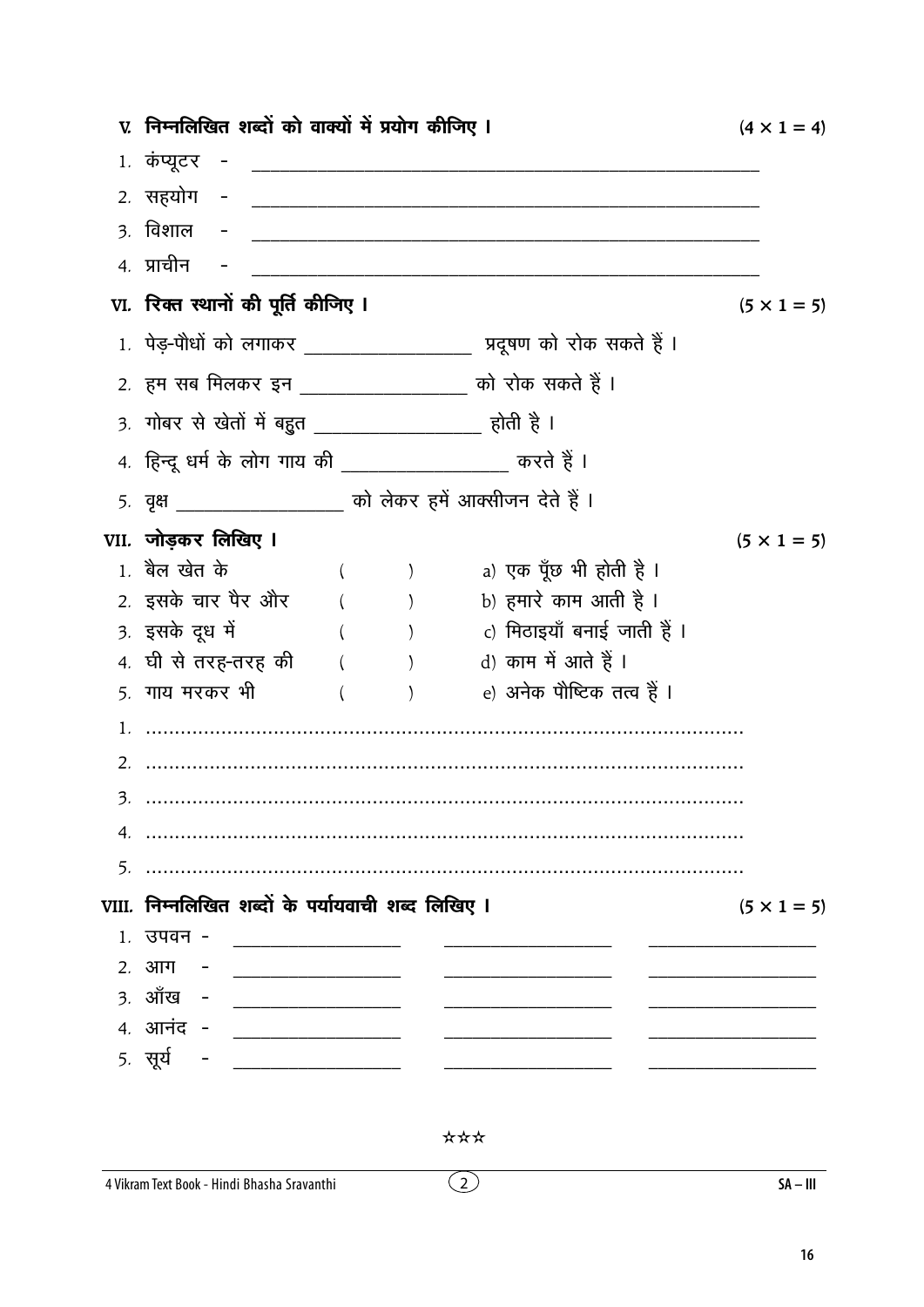| <b>Vikram</b><br>Hindi Bhasha<br><b>Sravanthi</b> | $C-18$<br><b>FORMATIVE ASSESSMENT - I</b>   |                     |                 |                    |
|---------------------------------------------------|---------------------------------------------|---------------------|-----------------|--------------------|
| Syllabus:                                         | Class - 4 : Vikram Hindi Bhasha Sravanthi   |                     |                 | 25                 |
| Lessons: 1 to 2                                   | Time: 1 Hour                                |                     | Max. Marks: 25  |                    |
| Name:                                             |                                             | <b>Class:</b>       | <b>Section:</b> | <b>Roll No.</b>    |
|                                                   | I. Answer the following questions.          |                     |                 | $(4 \times 2 = 8)$ |
|                                                   | 1. तारे कहाँ दिखाई देते हैं ?               |                     |                 |                    |
| ज.                                                |                                             |                     |                 |                    |
|                                                   |                                             |                     |                 |                    |
|                                                   |                                             |                     |                 |                    |
|                                                   | 2. लोमड़ी ने कौए से क्या कहा ?              |                     |                 |                    |
| ज.                                                |                                             |                     |                 |                    |
|                                                   |                                             |                     |                 |                    |
|                                                   |                                             |                     |                 |                    |
|                                                   | 3. इस पाठ से हमें क्या शिक्षा मिलती है ?    |                     |                 |                    |
| ज.                                                |                                             |                     |                 |                    |
|                                                   |                                             |                     |                 |                    |
|                                                   |                                             |                     |                 |                    |
|                                                   | 4. चाँद कब तमकता है ?                       |                     |                 |                    |
| ज.                                                |                                             |                     |                 |                    |
|                                                   |                                             |                     |                 |                    |
|                                                   |                                             |                     |                 |                    |
|                                                   |                                             |                     |                 |                    |
|                                                   |                                             |                     |                 |                    |
|                                                   | 4 Vikram Text Book - Hindi Bhasha Sravanthi | $\lfloor 1 \rfloor$ |                 | $FA-I$             |

 $\mathbf{r}$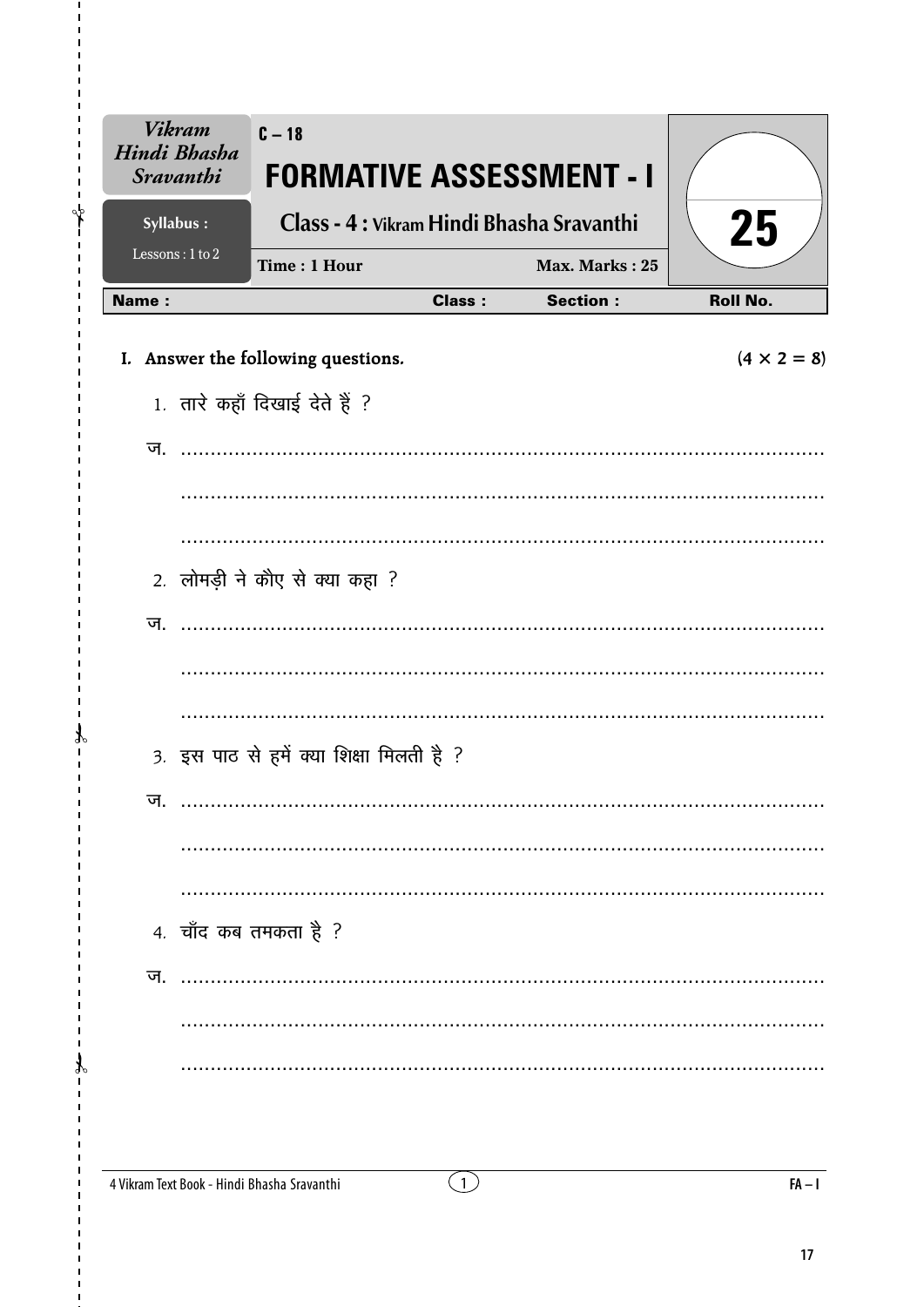| II. Fill in the blanks with suitable words.            | $(4 \times 1 = 4)$             |
|--------------------------------------------------------|--------------------------------|
| 1. वर्षा हो                                            | (रहा है, रही है।)              |
| 2. तारे चमक                                            | (रहा है, रहे हैं ।)            |
| <u> 3. कौआ कुश हो </u>                                 | (गया, गई, गए।)                 |
| 4. क्या तुम मुझे गाना नहीं                             | (सुनाएगा, सुनाओगे, सुनाएँगे ।) |
| III. Write the synonyms of the following words.        | $(4 \times 1 = 4)$             |
|                                                        |                                |
|                                                        |                                |
|                                                        |                                |
|                                                        |                                |
| IV. Use the following words in your own sentences.     | $(4 \times 1 = 4)$             |
|                                                        |                                |
|                                                        |                                |
|                                                        |                                |
|                                                        |                                |
| V. Write the meanings of the following words in Hindi. | $(5 \times 1 = 5)$             |
|                                                        |                                |
|                                                        |                                |
|                                                        |                                |
|                                                        |                                |
|                                                        |                                |

 $\overline{O}$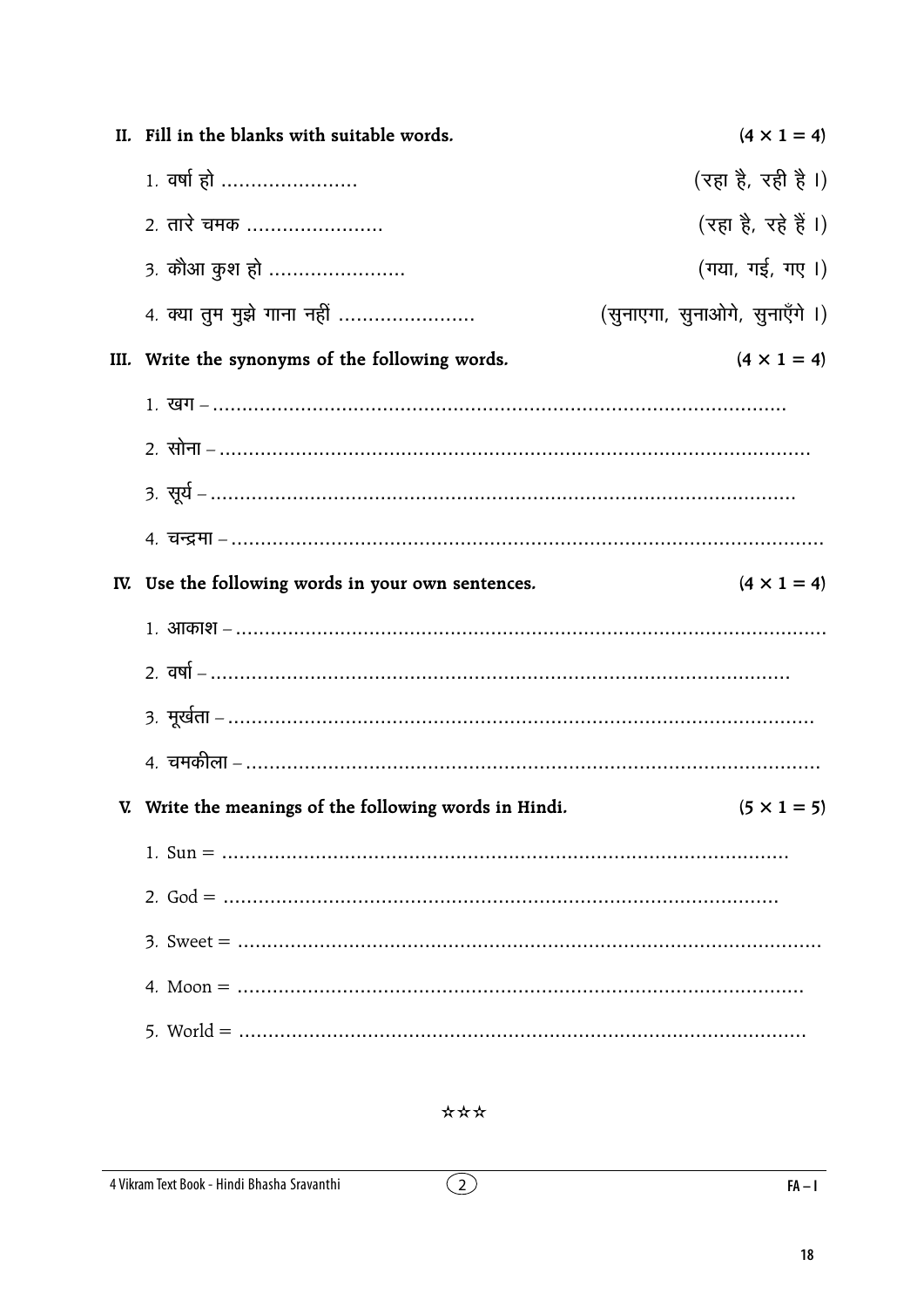| <b>Vikram</b><br>Hindi Bhasha<br><b>Sravanthi</b> | $C - 18$<br><b>FORMATIVE ASSESSMENT - II</b> |               |                 |                     |
|---------------------------------------------------|----------------------------------------------|---------------|-----------------|---------------------|
| Syllabus:                                         | Class - 4 : Vikram Hindi Bhasha Sravanthi    |               |                 | 25                  |
| Lessons: 3                                        | Time: 1 Hour                                 |               | Max. Marks: 25  |                     |
| <b>Name:</b>                                      |                                              | <b>Class:</b> | <b>Section:</b> | <b>Roll No.</b>     |
|                                                   | I. Answer the following questions.           |               |                 | $(5 \times 2 = 10)$ |
|                                                   | 1. राकेश ने कबरा से क्या कहा ?               |               |                 |                     |
| ज.                                                |                                              |               |                 |                     |
|                                                   |                                              |               |                 |                     |
|                                                   | 2. राकेश के कुत्ते का नाम क्या था ?          |               |                 |                     |
| ज.                                                |                                              |               |                 |                     |
|                                                   |                                              |               |                 |                     |
|                                                   | 3. कबरा ने राकेश की जान किस प्रकार बचाई ?    |               |                 |                     |
| ज.                                                |                                              |               |                 |                     |
|                                                   |                                              |               |                 |                     |
|                                                   | 4. नीरज कौन था ?                             |               |                 |                     |
| ज                                                 |                                              |               |                 |                     |
|                                                   |                                              |               |                 |                     |
|                                                   | 5. राकेश क्यों चिल्लाया ?                    |               |                 |                     |
| ज                                                 |                                              |               |                 |                     |
|                                                   |                                              |               |                 |                     |
|                                                   | 4 Vikram Text Book - Hindi Bhasha Sravanthi  | (1)           |                 | $FA - II$           |

 $\mathcal{X}$  $\mathbf{I}$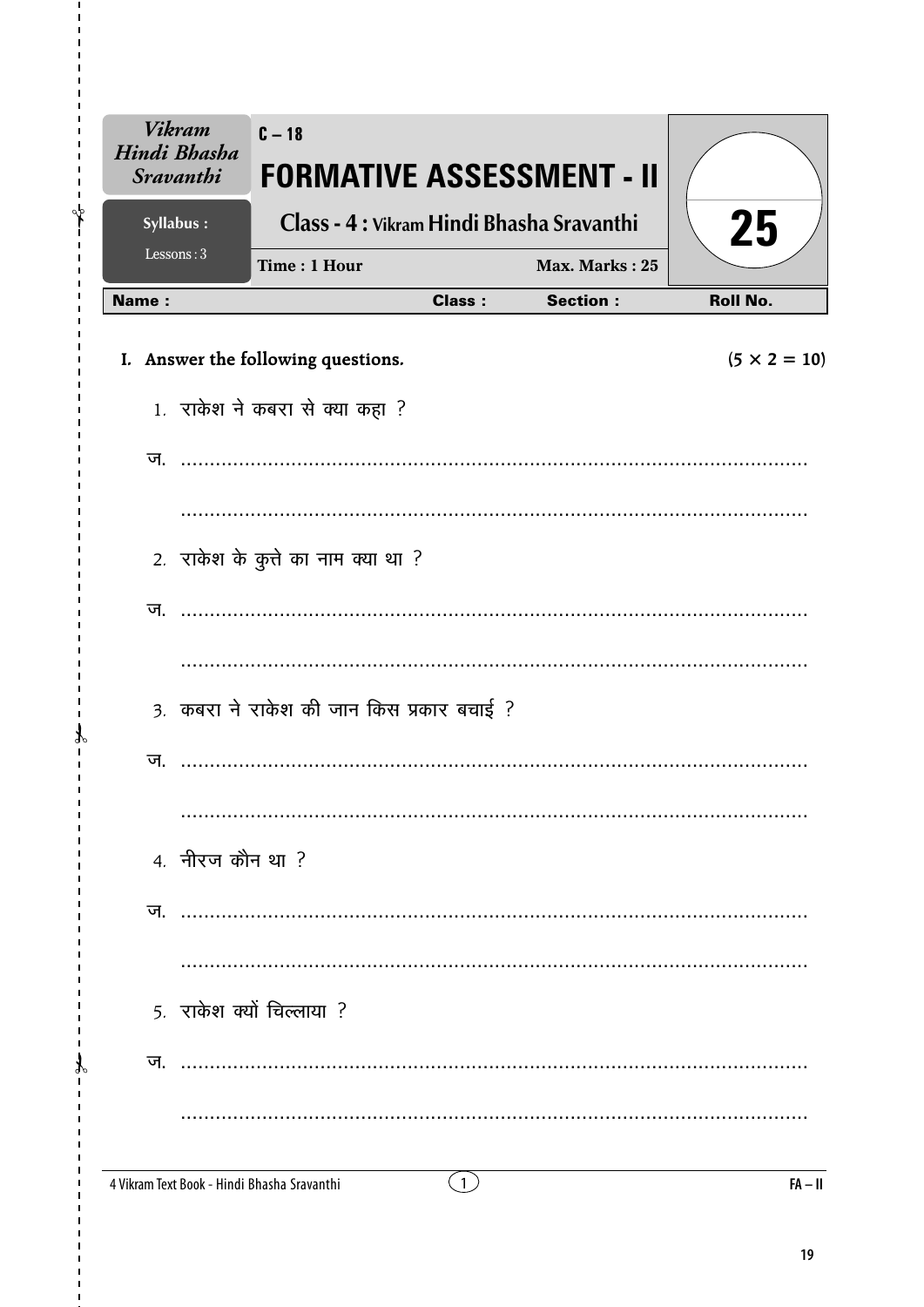| II. Write the meanings of the following words in English.<br>$(5 \times 1 = 5)$ |  |  |             |                                                    |  |  |  |                                                  |
|---------------------------------------------------------------------------------|--|--|-------------|----------------------------------------------------|--|--|--|--------------------------------------------------|
|                                                                                 |  |  | 1. डॉक्टर = |                                                    |  |  |  |                                                  |
|                                                                                 |  |  |             |                                                    |  |  |  | 4. अवसर =                                        |
|                                                                                 |  |  |             |                                                    |  |  |  |                                                  |
| III. Fill in the blanks.                                                        |  |  |             |                                                    |  |  |  | $(4 \times 1 = 4)$                               |
|                                                                                 |  |  |             | 1. कबरा ने राकेश की चीख                            |  |  |  |                                                  |
|                                                                                 |  |  |             | 2. राकेश  में स्नान करने लगा ।                     |  |  |  |                                                  |
|                                                                                 |  |  |             |                                                    |  |  |  |                                                  |
|                                                                                 |  |  |             | 4. राकेश के कुत्ते का नाम  था ।                    |  |  |  |                                                  |
|                                                                                 |  |  |             | IV. Use the following words in your own sentences. |  |  |  | $(6 \times 1 = 6)$                               |
|                                                                                 |  |  |             |                                                    |  |  |  |                                                  |
|                                                                                 |  |  |             |                                                    |  |  |  |                                                  |
|                                                                                 |  |  |             |                                                    |  |  |  | 3. पट्टा – ………………………………………………………………………………        |
|                                                                                 |  |  |             |                                                    |  |  |  | <u> 4. जंजीर – ……………………………………………………………………………</u> |
|                                                                                 |  |  |             |                                                    |  |  |  |                                                  |
|                                                                                 |  |  |             |                                                    |  |  |  | 6. बहाव – …………………………………………………………………………………        |

\*\*\*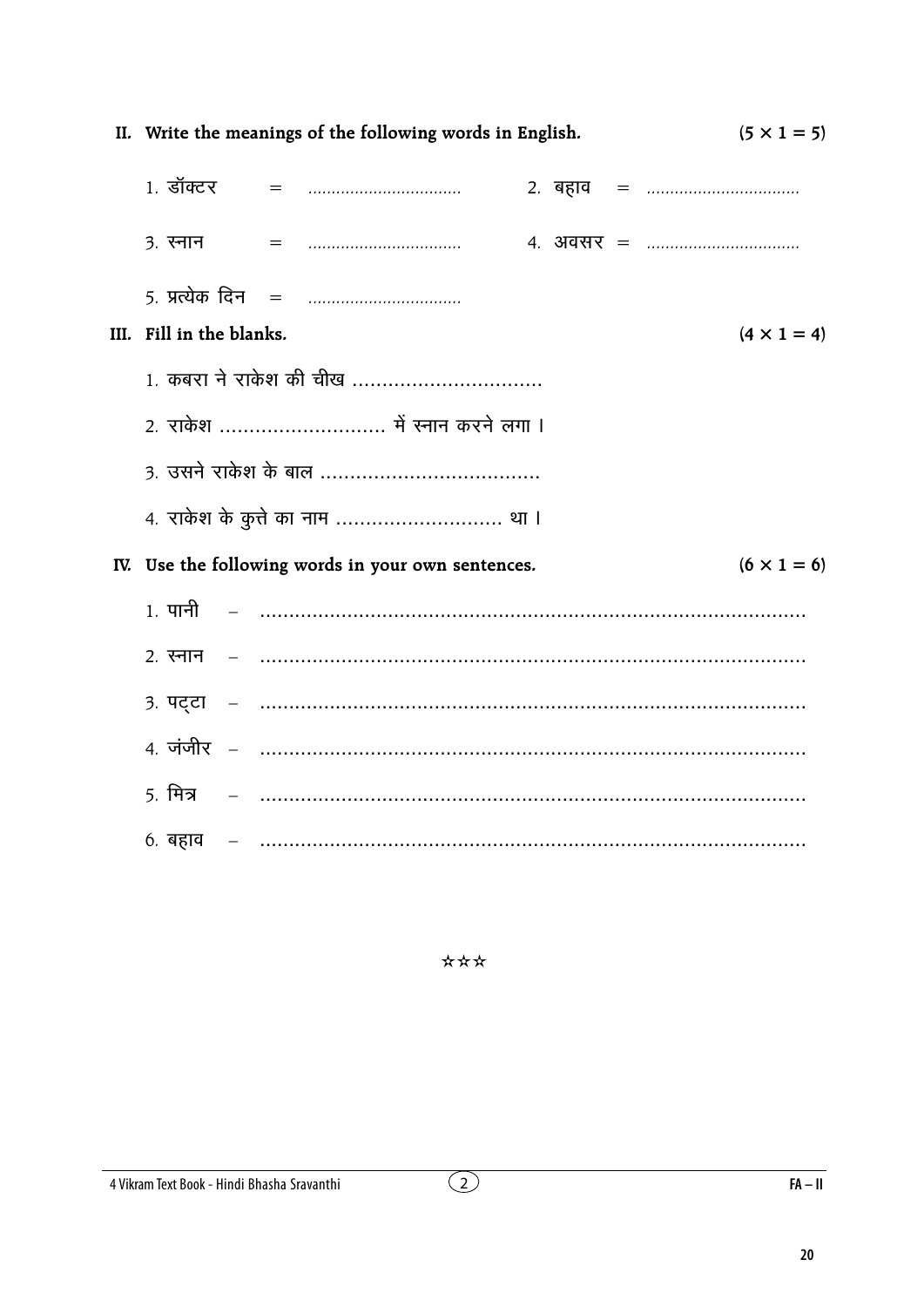| <b>Vikram</b><br>Hindi Bhasha<br><b>Sravanthi</b> | $C - 18$                                    |                                           | <b>FORMATIVE ASSESSMENT - III</b> |                     |
|---------------------------------------------------|---------------------------------------------|-------------------------------------------|-----------------------------------|---------------------|
| Syllabus:                                         |                                             | Class - 4 : Vikram Hindi Bhasha Sravanthi |                                   | 25                  |
| Lessons: 5 to 7                                   | Time: 1 Hour                                |                                           | Max. Marks: 25                    |                     |
| <b>Name:</b>                                      |                                             | <b>Class:</b>                             | <b>Section:</b>                   | <b>Roll No.</b>     |
|                                                   | I. Answer the following questions.          |                                           |                                   | $(5 \times 2 = 10)$ |
|                                                   | 1. हम दीपक कब जलाते हैं ?                   |                                           |                                   |                     |
| ज.                                                |                                             |                                           |                                   |                     |
|                                                   |                                             |                                           |                                   |                     |
|                                                   | 2. तारे कहाँ टिमटिम रहे हैं ?               |                                           |                                   |                     |
| ज.                                                |                                             |                                           |                                   |                     |
|                                                   |                                             |                                           |                                   |                     |
|                                                   | 3. चूहे ने शेर की किस प्रकार मदद की ?       |                                           |                                   |                     |
| ज.                                                |                                             |                                           |                                   |                     |
|                                                   |                                             |                                           |                                   |                     |
|                                                   | 4. दोनों औरतों के झगड़े का क्या कारण था ?   |                                           |                                   |                     |
| ज.                                                |                                             |                                           |                                   |                     |
|                                                   |                                             |                                           |                                   |                     |
|                                                   | 5. दुसरी औरत को क्या सजा दी गई ?            |                                           |                                   |                     |
| ज.                                                |                                             |                                           |                                   |                     |
|                                                   |                                             |                                           |                                   |                     |
|                                                   | 4 Vikram Text Book - Hindi Bhasha Sravanthi | $\left(1\right)$                          |                                   | $FA - III$          |

ï  $\mathbf{I}$  $\sqrt[4]{\hspace{1.8cm}}$ 

 $\mathcal{X}$  $\overline{1}$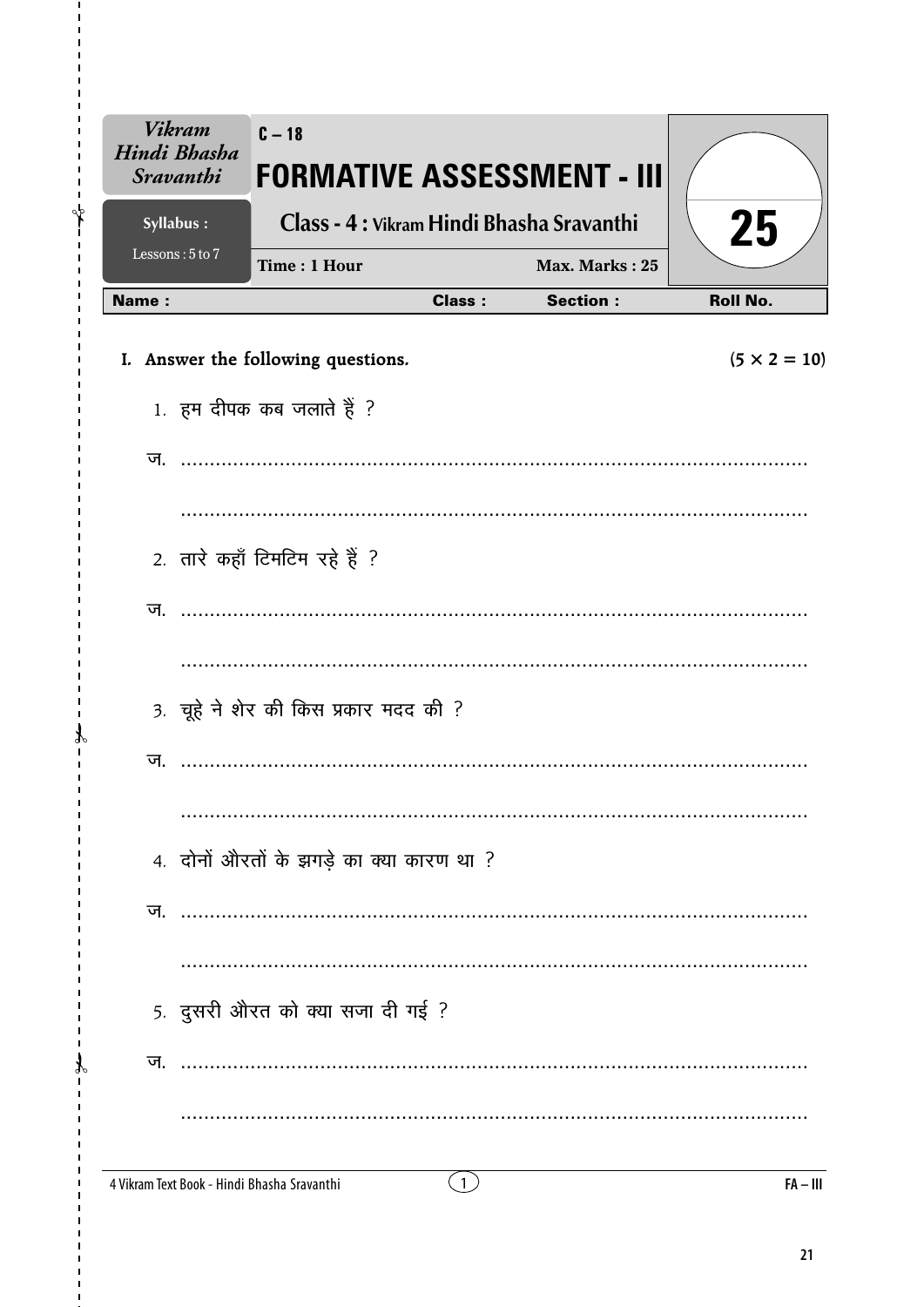| II. Write the meanings of the following words in English. | $(2 \times 1 = 2)$ |
|-----------------------------------------------------------|--------------------|
|                                                           |                    |
|                                                           |                    |
| III. Fill in the blanks.                                  | $(4 \times 1 = 4)$ |
|                                                           |                    |
|                                                           |                    |
| 3. शेर  में रहता है ।                                     |                    |
| 4. अनुचर  लेकर आया ।                                      |                    |
| IV. Write the synonyms of the following words.            | $(2 \times 1 = 2)$ |
| <u> 1. दीप     –     …………………………………</u>                    |                    |
|                                                           |                    |
| V. Write the opposites of the following words.            | $(4 \times 1 = 4)$ |
| 1. एक                                                     |                    |
| 2. आना                                                    |                    |
| ३. पास                                                    |                    |
| 4. ऊपर                                                    |                    |
| VI. Use the following words in your own sentences.        | $(3 \times 1 = 3)$ |
|                                                           |                    |
|                                                           |                    |
|                                                           |                    |
|                                                           |                    |
|                                                           |                    |
|                                                           |                    |

\*\*\*

 $\overline{2}$ 

#### 4 Vikram Text Book - Hindi Bhasha Sravanthi

 $FA - III$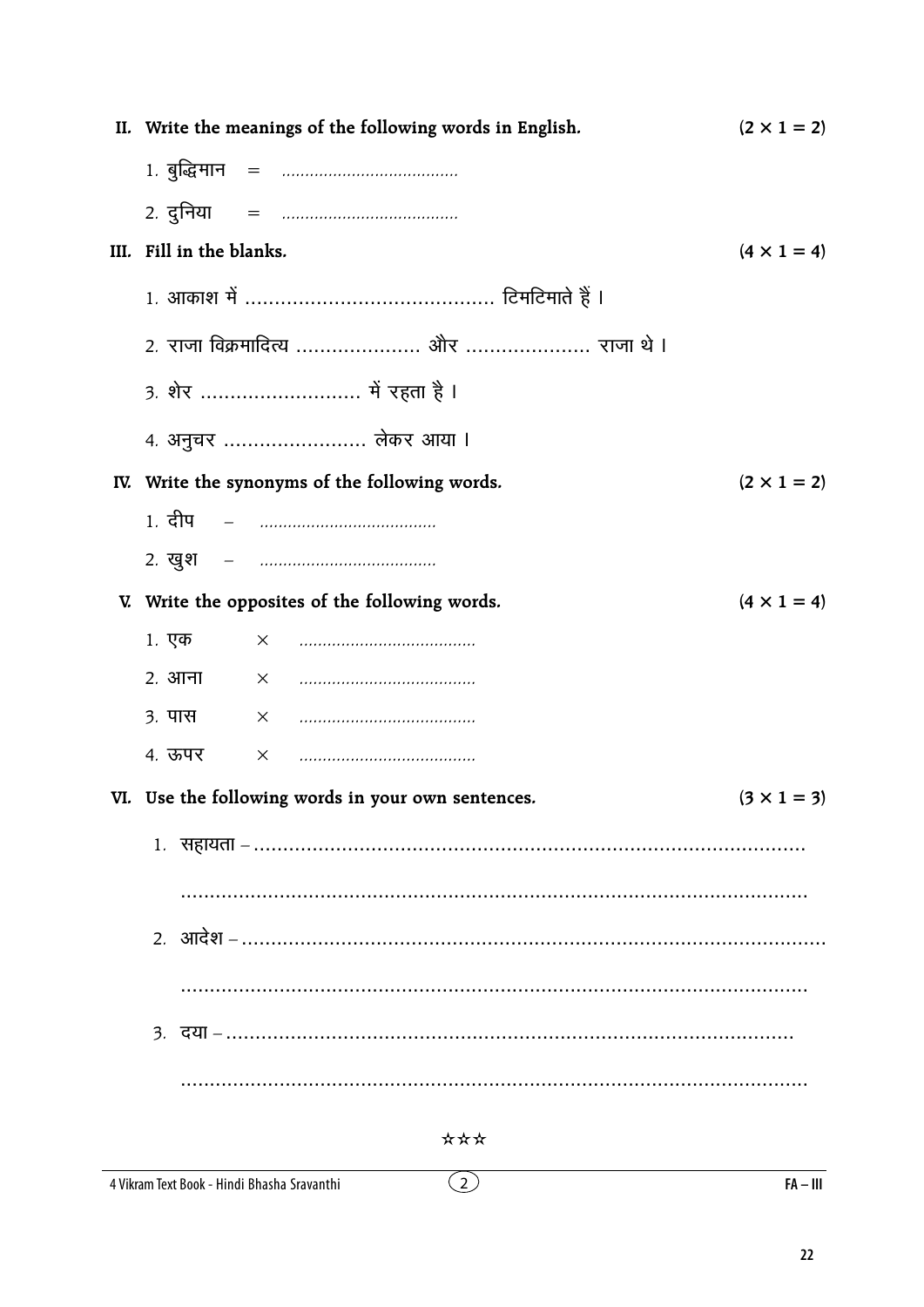| <b>Vikram</b><br>Hindi Bhasha<br><b>Sravanthi</b> | $C - 18$<br><b>FORMATIVE ASSESSMENT - IV</b>                                                                                                                                                                                                                                                                                                                                                                             |               |                 |                     |
|---------------------------------------------------|--------------------------------------------------------------------------------------------------------------------------------------------------------------------------------------------------------------------------------------------------------------------------------------------------------------------------------------------------------------------------------------------------------------------------|---------------|-----------------|---------------------|
| Syllabus:<br>Lessons: 9 to 10                     | Class - 4 : Vikram Hindi Bhasha Sravanthi                                                                                                                                                                                                                                                                                                                                                                                |               |                 | 25                  |
|                                                   | Time: 1 Hour                                                                                                                                                                                                                                                                                                                                                                                                             |               | Max. Marks: 25  |                     |
| <b>Name:</b>                                      |                                                                                                                                                                                                                                                                                                                                                                                                                          | <b>Class:</b> | <b>Section:</b> | <b>Roll No.</b>     |
|                                                   | I. Answer the following questions.                                                                                                                                                                                                                                                                                                                                                                                       |               |                 | $(5 \times 2 = 10)$ |
|                                                   | 1. तुम्हारे प्रधानाध्यापक विद्यालय को क्या बनाना चाहते हैं ?                                                                                                                                                                                                                                                                                                                                                             |               |                 |                     |
| ज.                                                |                                                                                                                                                                                                                                                                                                                                                                                                                          |               |                 |                     |
|                                                   |                                                                                                                                                                                                                                                                                                                                                                                                                          |               |                 |                     |
|                                                   | 2. तुमारे विद्यालय में क्या - क्या हैं ?                                                                                                                                                                                                                                                                                                                                                                                 |               |                 |                     |
|                                                   |                                                                                                                                                                                                                                                                                                                                                                                                                          |               |                 |                     |
| ज.                                                |                                                                                                                                                                                                                                                                                                                                                                                                                          |               |                 |                     |
|                                                   |                                                                                                                                                                                                                                                                                                                                                                                                                          |               |                 |                     |
|                                                   | 3. गाय के सिर पर क्या-क्या होते हैं ?                                                                                                                                                                                                                                                                                                                                                                                    |               |                 |                     |
| ज.                                                |                                                                                                                                                                                                                                                                                                                                                                                                                          |               |                 |                     |
|                                                   |                                                                                                                                                                                                                                                                                                                                                                                                                          |               |                 |                     |
|                                                   | 4. गाय को कुछ लोग क्या कहते हैं ?                                                                                                                                                                                                                                                                                                                                                                                        |               |                 |                     |
| ज.                                                | $\begin{minipage}{. \begin{tabular}{l} \hline \textbf{1} & \textbf{2} & \textbf{3} & \textbf{4} & \textbf{5} & \textbf{6} & \textbf{6} & \textbf{6} & \textbf{7} & \textbf{8} & \textbf{8} & \textbf{9} & \textbf{10} & \textbf{10} & \textbf{10} & \textbf{10} & \textbf{10} & \textbf{10} & \textbf{10} & \textbf{10} & \textbf{10} & \textbf{10} & \textbf{10} & \textbf{10} & \textbf{10} & \textbf{10} & \textbf{1$ |               |                 |                     |
|                                                   |                                                                                                                                                                                                                                                                                                                                                                                                                          |               |                 |                     |
|                                                   | 5. विद्यालय में क्या आयोजित किए जाते है ?                                                                                                                                                                                                                                                                                                                                                                                |               |                 |                     |
|                                                   |                                                                                                                                                                                                                                                                                                                                                                                                                          |               |                 |                     |
|                                                   |                                                                                                                                                                                                                                                                                                                                                                                                                          |               |                 |                     |
|                                                   |                                                                                                                                                                                                                                                                                                                                                                                                                          |               |                 |                     |
|                                                   | II. Write the meanings of the following words in English.                                                                                                                                                                                                                                                                                                                                                                |               |                 | $(2 \times 1 = 2)$  |
| 1. ਬੀ                                             |                                                                                                                                                                                                                                                                                                                                                                                                                          |               |                 |                     |
|                                                   |                                                                                                                                                                                                                                                                                                                                                                                                                          |               |                 |                     |

 $\mathbf{I}$  $\bigg\{$ 

 $\mathcal{X}$  $\mathbf{I}$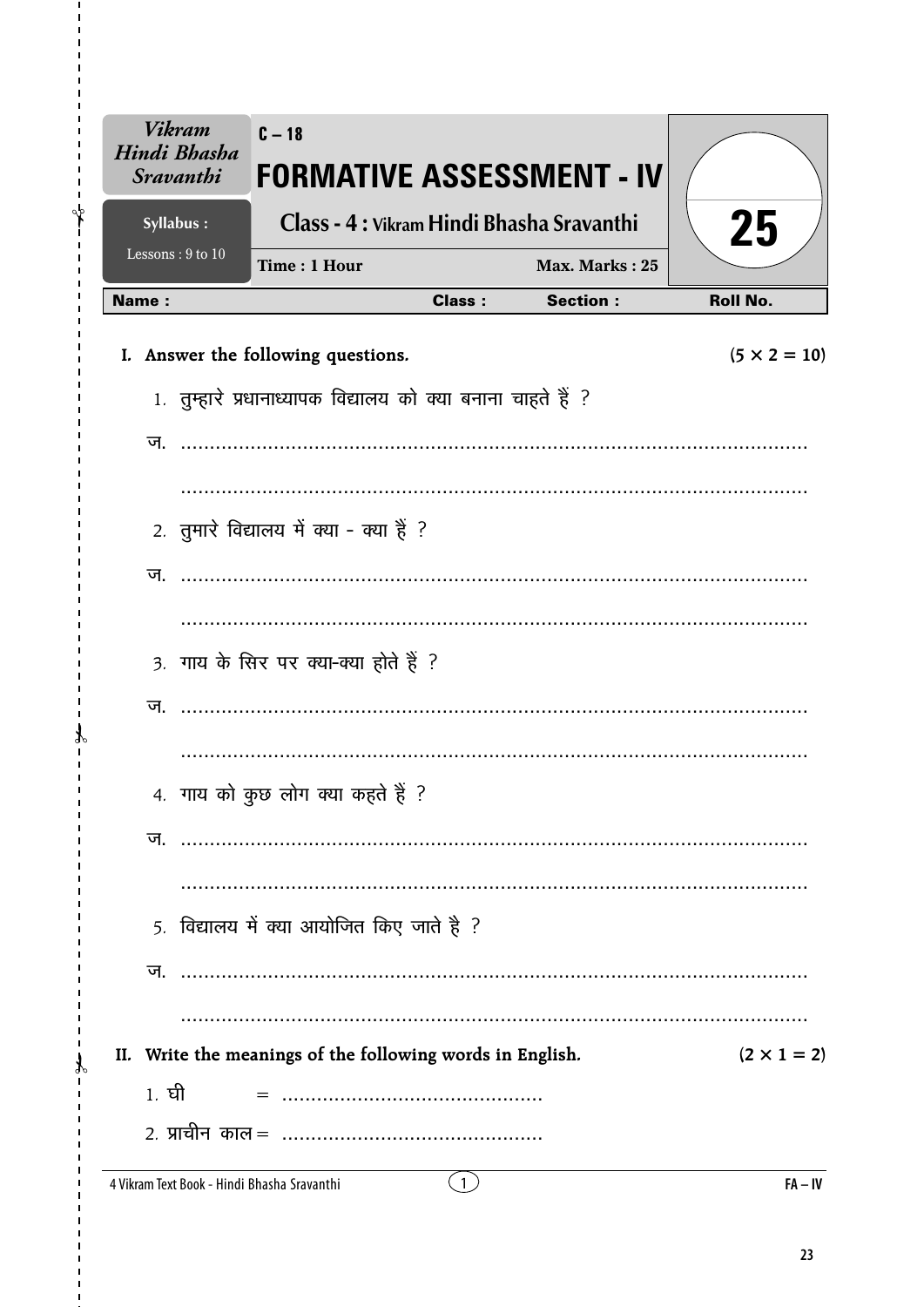|     | III. Fill in the blanks.                           |          |               |  |                                               | $(4 \times 1 = 4)$ |  |  |  |
|-----|----------------------------------------------------|----------|---------------|--|-----------------------------------------------|--------------------|--|--|--|
|     | 1. दूध से दही, , घी आदि वस्तुएँ बनती हैं ।         |          |               |  |                                               |                    |  |  |  |
|     | 2. हिन्दू धर्म के लोग गाय की  करते हैं ।           |          |               |  |                                               |                    |  |  |  |
|     | 3. बैल  करने में काम आते है ।                      |          |               |  |                                               |                    |  |  |  |
|     | 4. गाय का गोबर अच्छा  माना जाता है ।               |          |               |  |                                               |                    |  |  |  |
| IV. | Change the number of the following words.          |          |               |  |                                               | $(2 \times 1 = 2)$ |  |  |  |
|     |                                                    |          |               |  |                                               |                    |  |  |  |
|     | 2. पत्ते                                           |          |               |  |                                               |                    |  |  |  |
|     | V. Change the gender of the following words.       |          |               |  |                                               | $(2 \times 1 = 2)$ |  |  |  |
|     | 1. शिक्षक                                          |          |               |  |                                               |                    |  |  |  |
|     |                                                    |          |               |  |                                               |                    |  |  |  |
|     | VI. Use the following words in your own sentences. |          |               |  |                                               | $(2 \times 1 = 2)$ |  |  |  |
|     |                                                    |          |               |  |                                               |                    |  |  |  |
|     |                                                    |          |               |  |                                               |                    |  |  |  |
|     |                                                    |          |               |  | 2.   प्राचीन – ……………………………………………………………………………… |                    |  |  |  |
|     |                                                    |          |               |  |                                               |                    |  |  |  |
|     | VII. Match the following.                          |          |               |  |                                               | $(3 \times 1 = 3)$ |  |  |  |
|     | 1. बैल खेत के                                      | $\left($ | $\mathcal{L}$ |  | a) अच्छी बातें भी सिखाते हैं ।                |                    |  |  |  |
|     | 2. पढ़ाई के साथ-साथ                                |          | $\mathcal{L}$ |  | b) मिठाइयाँ बनाई जाती हैं ।                   |                    |  |  |  |
|     | 3. घी से तरह - तरह की                              | $\left($ | $\mathcal{F}$ |  | c) काम मे आते है ।                            |                    |  |  |  |

\*\*\*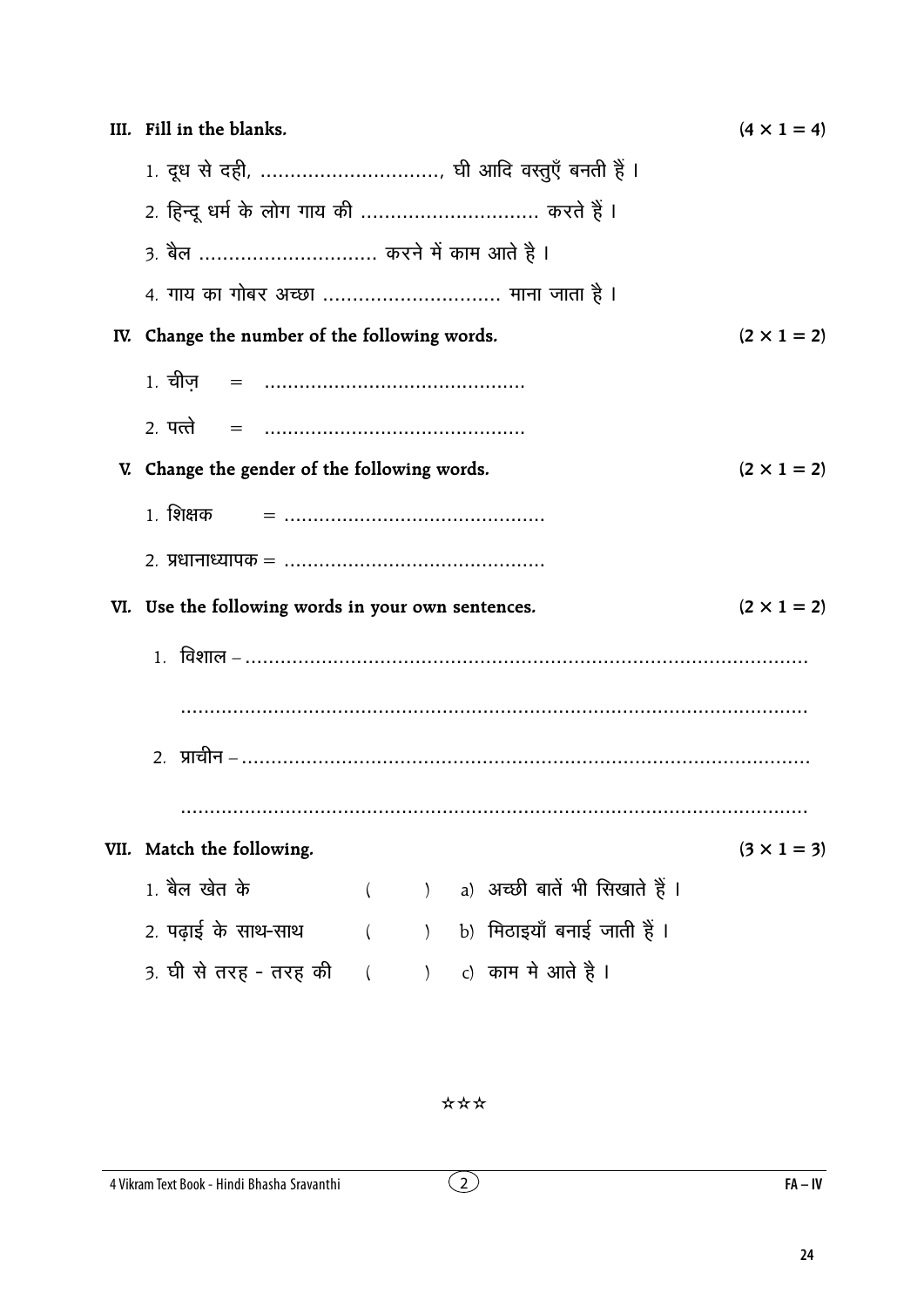| <b>Vikram</b><br>Hindi Bhasha<br><i><b>Sravanthi</b></i> | $C - 18$<br><b>SUMMATIVE ASSESSMENT - I</b>                   |               |                 |                     |
|----------------------------------------------------------|---------------------------------------------------------------|---------------|-----------------|---------------------|
| Syllabus:<br>Lessons: 1 to 4                             | Class - 4 : Vikram Hindi Bhasha Sravanthi                     |               |                 | 50                  |
|                                                          | Time: 21/2 Hour                                               |               | Max. Marks: 50  |                     |
| <b>Name:</b>                                             |                                                               | <b>Class:</b> | <b>Section:</b> | <b>Roll No.</b>     |
|                                                          | I. निम्नलिखित प्रश्नों के उत्तर दीजिए I                       |               |                 | $(8 \times 2 = 16)$ |
|                                                          | 1. कौए की चोंच से पनीर का टुकड़ा कैसे गिर गया ?               |               |                 |                     |
| 2. वर्षा कौन लाता है ?                                   |                                                               |               |                 |                     |
| 3. राकेश क्यों चिल्लाया ?                                |                                                               |               |                 |                     |
|                                                          | 4. संकेत किसके लिए जी-तोड़ मेहनत कर रहा है ?                  |               |                 |                     |
|                                                          | 5. राकेश के कुत्ते का नाम क्या था ?                           |               |                 |                     |
|                                                          | 6. संकेत की माताजी कहाँ रहती है ?                             |               |                 |                     |
| 7. चाँद कब चमकता है ?                                    |                                                               |               |                 |                     |
|                                                          | 8. कौए के मुँह में पनीर का टुकड़ा देखकर लोमड़ी ने क्या सोचा ? |               |                 |                     |
|                                                          | II. निम्नलिखित शब्दों के अर्थ लिखिए I                         |               |                 | $(5 \times 1 = 5)$  |
| 1. स्नान                                                 |                                                               | $4.$ न ज र    |                 |                     |
| 2. अत्यंत<br>$=$                                         |                                                               | 5. ईश्वर      |                 |                     |
| ३. मधुर                                                  |                                                               |               |                 |                     |
|                                                          | III. निम्नलिखित कविता की पूर्ति कीजिए ।                       |               |                 | (5)                 |
|                                                          |                                                               |               |                 |                     |
|                                                          |                                                               |               |                 |                     |
|                                                          | IV. रिक्त स्थानों की पूर्ति कीजिए I                           |               |                 | $(5 \times 1 = 5)$  |
|                                                          | 1. पेड़ के ऊपर बैठा कौआ अपनी मूर्खता पर पछताता                |               |                 | (रहा, रहे, रही)     |
| 2. आओ, गाना ______________                               |                                                               |               |                 | (गाएँ, गाया)        |
| 3. वर्षा हो ____________                                 |                                                               |               |                 | (रहा है, रही है)    |
|                                                          | 4. भगवान सबका ध्यान _____________                             |               |                 | (रखती है, रखता है)  |
| <u>5. लोमड़ी भाग ___________</u>                         |                                                               |               |                 | (गया, गई, गए)       |
|                                                          |                                                               |               |                 |                     |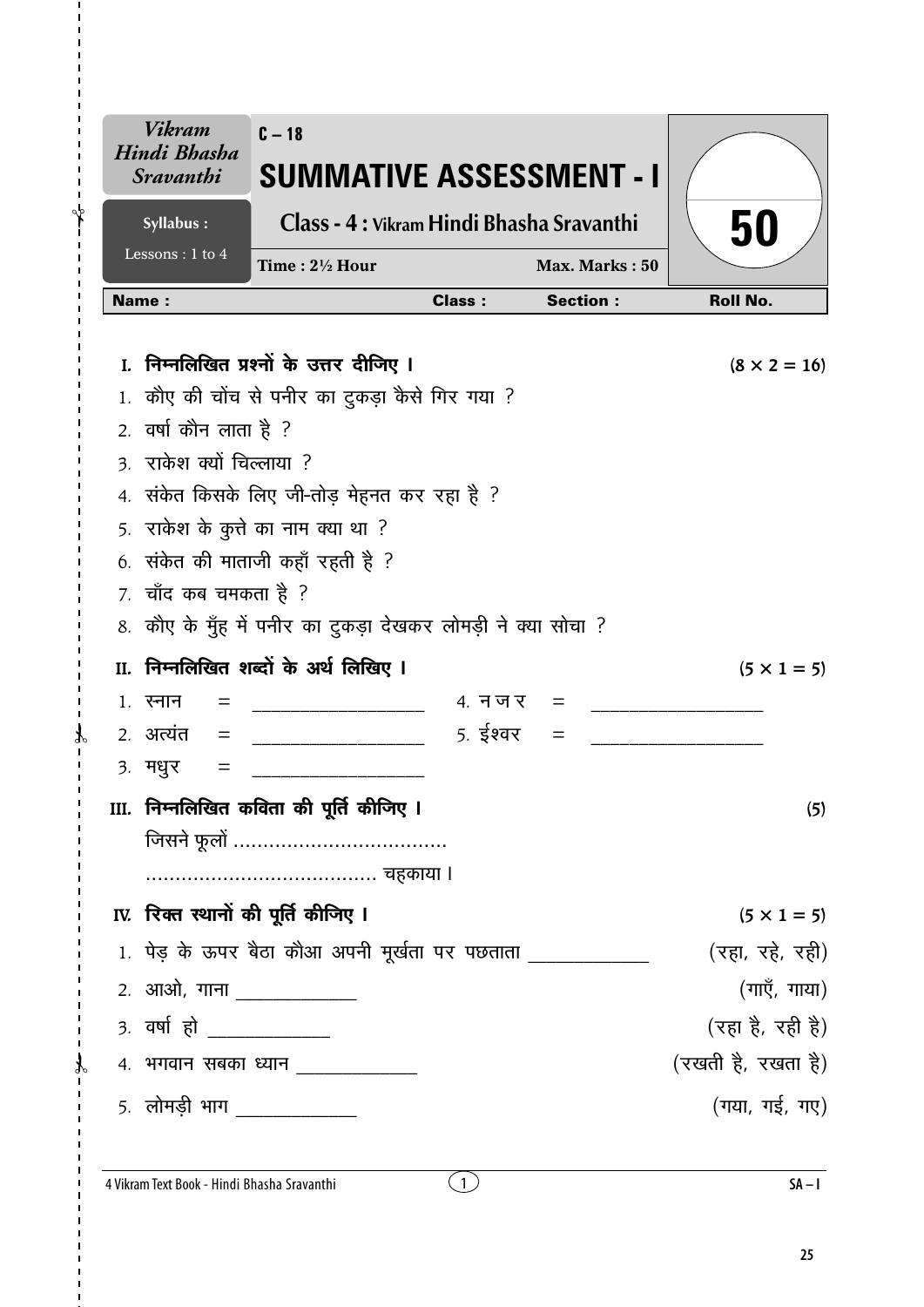|                          | V. निम्नलिखित शब्दों के वचन बदलकर लिखिए ।                                                    | $(5 \times 1 = 5)$ |
|--------------------------|----------------------------------------------------------------------------------------------|--------------------|
|                          | 1. छुट्टियाँ - __________________ 4. टुकड़ा - _________________                              |                    |
|                          | 2. परीक्षा - ___________________ 5. यात्रा - ____________________                            |                    |
|                          |                                                                                              |                    |
|                          | VI. निम्नलिखित शब्दों को वाक्यों में प्रयोग कीजिए ।                                          | $(5 \times 1 = 5)$ |
|                          | 1. छुट्टियाँ - ____________________ 4. जल - ____________________                             |                    |
|                          | 2. मित्र       -     _____________________        5. धोखा    -       _______________________ |                    |
|                          |                                                                                              |                    |
|                          | VII. निम्नलिखित शब्दों के पर्यायवाची शब्द लिखिए I                                            | $(5 \times 1 = 5)$ |
|                          |                                                                                              |                    |
|                          |                                                                                              |                    |
|                          |                                                                                              |                    |
|                          |                                                                                              |                    |
|                          |                                                                                              |                    |
| VIII. रिक्त स्थान भरिए I |                                                                                              | $(4 \times 1 = 4)$ |
|                          |                                                                                              |                    |
|                          |                                                                                              |                    |
|                          | 3. कबरा ने राकेश की चीख _________________                                                    |                    |
|                          | 4. उसने राकेश के बाल __________________                                                      |                    |
|                          |                                                                                              |                    |
|                          |                                                                                              |                    |

\*\*\*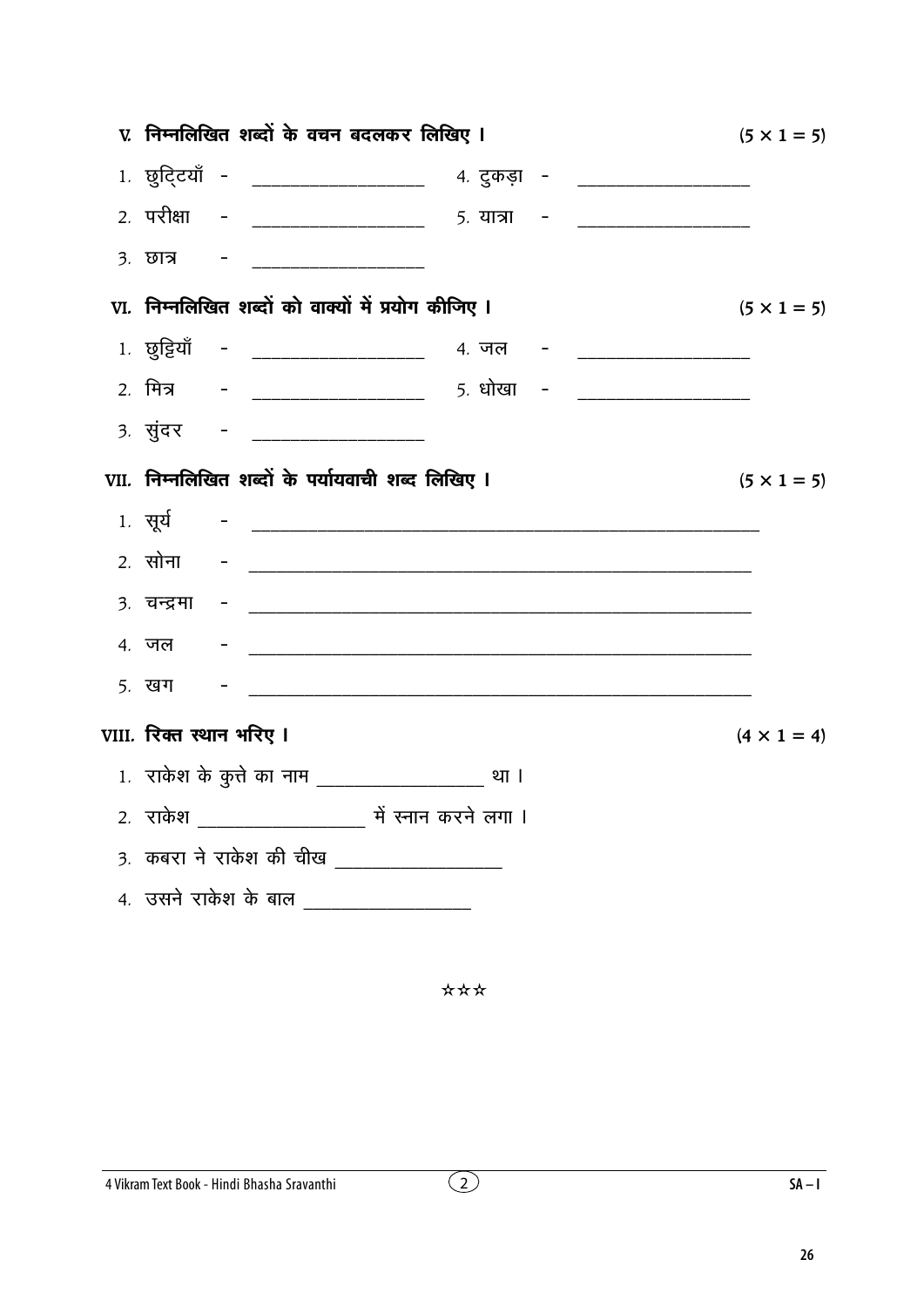| <b>Sravanthi</b>                                       |                | SUMMATIVE ASSESSMENT - II |                     |
|--------------------------------------------------------|----------------|---------------------------|---------------------|
| Class - 4 : Vikram Hindi Bhasha Sravanthi<br>Syllabus: |                |                           | 50                  |
| Lessons: 1 to 8<br>Time: 2½ Hour                       |                | Max. Marks: 50            |                     |
| <b>Name:</b>                                           | <b>Class:</b>  | <b>Section:</b>           | <b>Roll No.</b>     |
| I. निम्नलिखित प्रश्नों के उत्तर लिखिए I                |                |                           | $(8 \times 2 = 16)$ |
| 1. राकेश के पिताजी कब उठकर घूमने जाते हैं ?            |                |                           |                     |
| 2. राजा विक्रमादित्य किस के लिए प्रसिद्ध थे ?          |                |                           |                     |
| 3. शेर कहाँ सो रहा था ?                                |                |                           |                     |
| 4. हम दीपक जल कर किस - किस को चमकाना चाहते हैं ?       |                |                           |                     |
| 5. हम दीपक कब जलाते हैं ?                              |                |                           |                     |
| 6. राजा ने अनुचर को क्या आदेश दिया ?                   |                |                           |                     |
| 7. रनान के बाद वे किस में समय बिताते हैं ?             |                |                           |                     |
| 8. चूहे ने शेर की किस प्रकार मदद की ?                  |                |                           |                     |
| II. निम्नलिखित शब्दों के अर्थ लिखिए I                  |                |                           | $(5 \times 1 = 5)$  |
| 1. निर्णय                                              |                | ४. दुनिया                 |                     |
| २. वृक्ष<br>$\equiv$                                   |                | 5. आदेश                   |                     |
| $3.$ प्रात:<br>$=$                                     |                |                           |                     |
| III.  निम्नलिखित कविता की पूर्ति कीजिए ।               |                |                           | (4)                 |
| तारों से                                               |                |                           |                     |
| को चमकाएँ ॥                                            |                |                           |                     |
| IV. निम्नलिखित शब्दों के विलोम शब्द लिखिए I            |                |                           | $(5 \times 1 = 5)$  |
| 1. ऊपर<br>$\times$                                     |                | 4. बड़ा<br>$\times$       |                     |
| 2. बहुत $\times$<br>_____________________________      |                | 5. पास<br>$\times$        |                     |
| ३. समझ<br>$\times$                                     |                |                           |                     |
| 4 Vikram Text Book - Hindi Bhasha Sravanthi            | $\overline{1}$ |                           | $SA - II$           |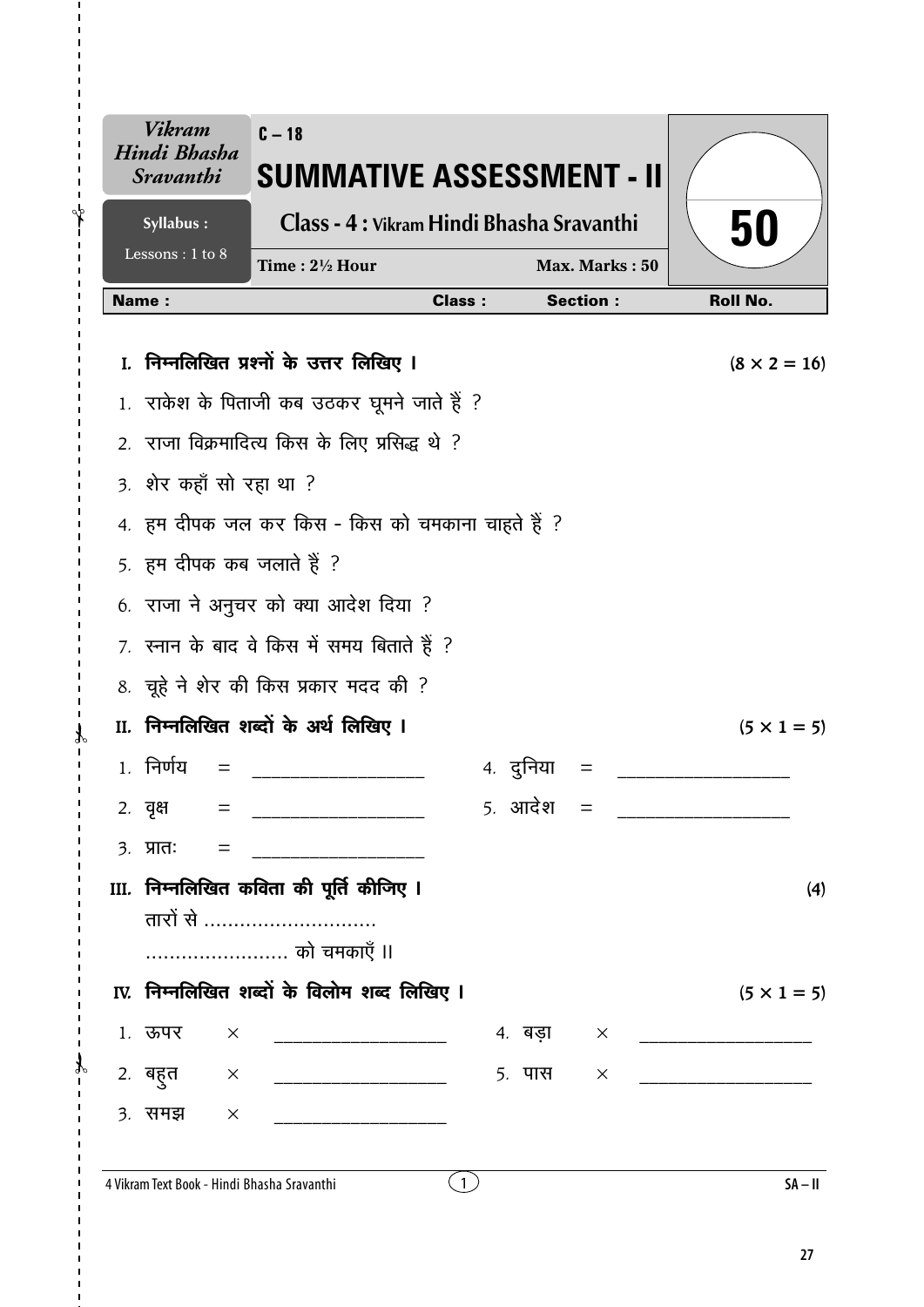|    | v. निम्नलिखित शब्दों के पर्यायवाची शब्द लिखिए ।                                                                      |                                              |     |                                                                 | $(5 \times 1 = 5)$ |
|----|----------------------------------------------------------------------------------------------------------------------|----------------------------------------------|-----|-----------------------------------------------------------------|--------------------|
|    |                                                                                                                      |                                              |     |                                                                 |                    |
|    |                                                                                                                      |                                              |     | 2. दुनिया - ___________________ 5. समस्या - ___________________ |                    |
|    | <u>3. असली -</u>                                                                                                     | <u> 1960 - Johann John Barn, mars eta ba</u> |     |                                                                 |                    |
|    | VI. निम्नलिखित शब्दों को वाक्यों में प्रयोग कीजिए I                                                                  |                                              |     |                                                                 | $(5 \times 1 = 5)$ |
|    |                                                                                                                      |                                              |     |                                                                 |                    |
|    | 2. समस्या<br>$\alpha_{\rm{max}}=0.01$                                                                                |                                              |     |                                                                 |                    |
|    | <u>3. मदद परिचार स्थापना अधिकारी स्थापना स्थापना स्थापना स्थापना स्थापना स्थापना स्थापना स्थापना स्थापना स्थापना</u> |                                              |     |                                                                 |                    |
|    |                                                                                                                      |                                              |     |                                                                 |                    |
|    | 5. आदर                                                                                                               |                                              |     |                                                                 |                    |
|    | VII. निम्नलिखित शब्दों से रिक्त स्थानों की पूर्ति कीजिए I                                                            |                                              |     |                                                                 | $(5 \times 1 = 5)$ |
|    | आकाश पटाखे फूलों तारे घोंसलों                                                                                        |                                              |     |                                                                 |                    |
|    | 1. दीवाली पर हम ____________ छोड़ते हैं ।                                                                            |                                              |     |                                                                 |                    |
|    | <u>2. तितली _____________</u> पर रहती है ।                                                                           |                                              |     |                                                                 |                    |
|    | 3. आकाश में ____________ टिमटिमाते हैं ।                                                                             |                                              |     |                                                                 |                    |
|    | 4. तारों से ____________ सजा है ।                                                                                    |                                              |     |                                                                 |                    |
|    |                                                                                                                      |                                              |     |                                                                 |                    |
|    | VIII. जोड़कर लिखिए I                                                                                                 |                                              |     |                                                                 | $(5 \times 1 = 5)$ |
|    | 1. वे पिताजी                                                                                                         |                                              |     | () a) बड़ा गर्व है।                                             |                    |
|    | 2. घर पर पिताजी                                                                                                      | $\left($                                     |     | )       b) का बहुत आदर करते हैं ।                               |                    |
|    | 3. गृहकार्य में पिताजी                                                                                               | ( ) c) पालन करते हैं ।                       |     |                                                                 |                    |
|    | 4. हम को उन पर                                                                                                       |                                              |     | ( ) d) व्यायाम करते हैं ।                                       |                    |
|    | 5. वे समय का                                                                                                         | $($ $)$                                      |     | e) मदद करते हैं ।                                               |                    |
|    |                                                                                                                      |                                              |     |                                                                 |                    |
|    |                                                                                                                      |                                              |     |                                                                 |                    |
|    |                                                                                                                      |                                              |     |                                                                 |                    |
| 4. |                                                                                                                      |                                              |     |                                                                 |                    |
| 5. |                                                                                                                      |                                              |     |                                                                 |                    |
|    |                                                                                                                      |                                              | *** |                                                                 |                    |
|    | 4 Vikram Text Book - Hindi Bhasha Sravanthi                                                                          |                                              | (2) |                                                                 | $SA - II$          |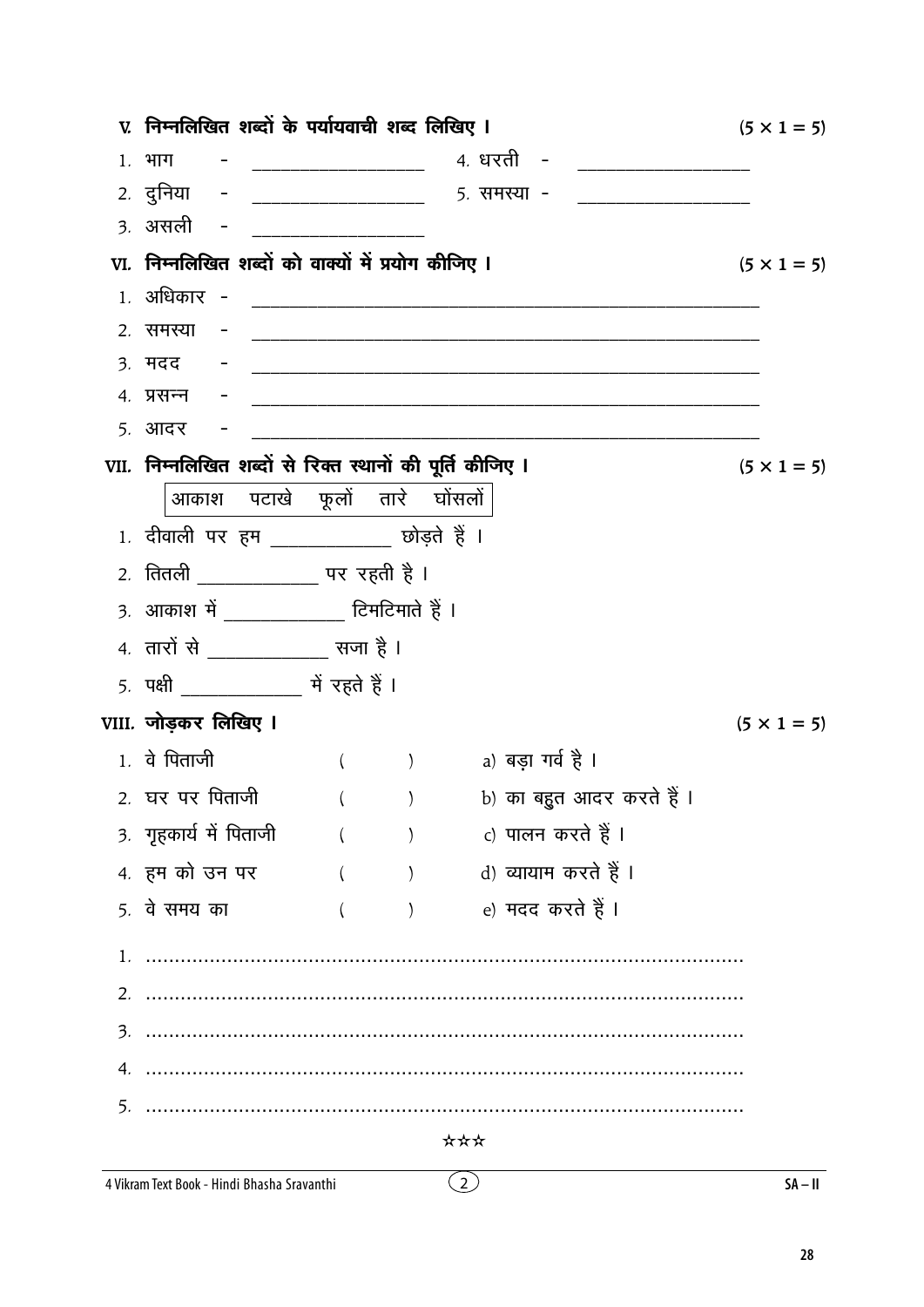|              | Vikram<br>Hindi Bhasha<br><i><b>Sravanthi</b></i> | $C - 18$<br>SUMMATIVE ASSESSMENT - III                                    |               |                 |                           |
|--------------|---------------------------------------------------|---------------------------------------------------------------------------|---------------|-----------------|---------------------------|
|              | Syllabus:                                         | Class - 4 : Vikram Hindi Bhasha Sravanthi                                 |               |                 | 50                        |
|              | Lessons: 1 to 11                                  | Time: 21/2 Hour                                                           |               | Max. Marks: 50  |                           |
|              | <b>Name:</b>                                      |                                                                           | <b>Class:</b> | <b>Section:</b> | <b>Roll No.</b>           |
| $\mathbf{L}$ |                                                   | निम्नलिखित प्रश्नों के उत्तर दीजिए ।                                      |               |                 | $(8 \times 2 = 16)$       |
|              |                                                   | किसके बिना ज्ञान की प्राप्ति संभव नहीं है ?                               |               |                 |                           |
| 2.           |                                                   | गाय का मूत्र किस के काम आता हैं ?                                         |               |                 |                           |
|              |                                                   | 3. गाय को कुछ लोग क्या कहते हैं ?                                         |               |                 |                           |
| 4.           |                                                   | आजकल क्या तेजी-से बढ़ती जा रही है ?                                       |               |                 |                           |
|              |                                                   | 5. विद्यालय में क्या आयोजित किए जाते हैं ?                                |               |                 |                           |
|              |                                                   | 6. पर्यावरण को दूषित होने से कैसे रोक सकते हैं ?                          |               |                 |                           |
|              |                                                   | 7. पर्यावरण में कितने प्रकार के प्रदूषण फैले हुए हैं ? वे क्या-क्या हैं । |               |                 |                           |
|              |                                                   | 8. प्रधानाध्यापक विद्यालय को क्या बनाना चाहते हैं ?                       |               |                 |                           |
| II.          |                                                   | निम्नलिखित शब्दों के अर्थ लिखिए ।                                         |               |                 | $(5 \times 1 = 5)$        |
|              | 1. ग्रंथालय<br>$=$                                |                                                                           | 4. हल         | $=$             |                           |
|              | २. मध्म<br>=                                      |                                                                           | 5. फसल        | $=$             |                           |
|              | ३. महत्त्व =                                      |                                                                           |               |                 |                           |
|              |                                                   | III. निम्नलिखित शब्दों के वचन बदलकर लिखिए I                               |               |                 | $(5 \times 1 = 5)$        |
|              | १. मात्रा                                         |                                                                           |               |                 |                           |
|              |                                                   |                                                                           |               |                 |                           |
|              | <u>3. गाय - - </u>                                |                                                                           |               |                 |                           |
|              |                                                   | IV. निम्नलिखित शब्दों के लिंग बदलकर लिखिए I                               |               |                 | $(5 \times 1 = 5)$        |
|              | 1. शिक्षक                                         |                                                                           |               | 4. गुरू         | _________________________ |
|              | 2. वाहन                                           |                                                                           |               | $5.$ शोभा -     |                           |
|              | 3. भाई                                            | _____________________________                                             |               |                 |                           |
|              |                                                   |                                                                           |               |                 |                           |

 $\overline{1}$  $\mathbf{I}$  $\bigg\{$ 

 $\mathcal{X}$  $\overline{1}$ 

 $\mathcal{X}$ 

 $SA - III$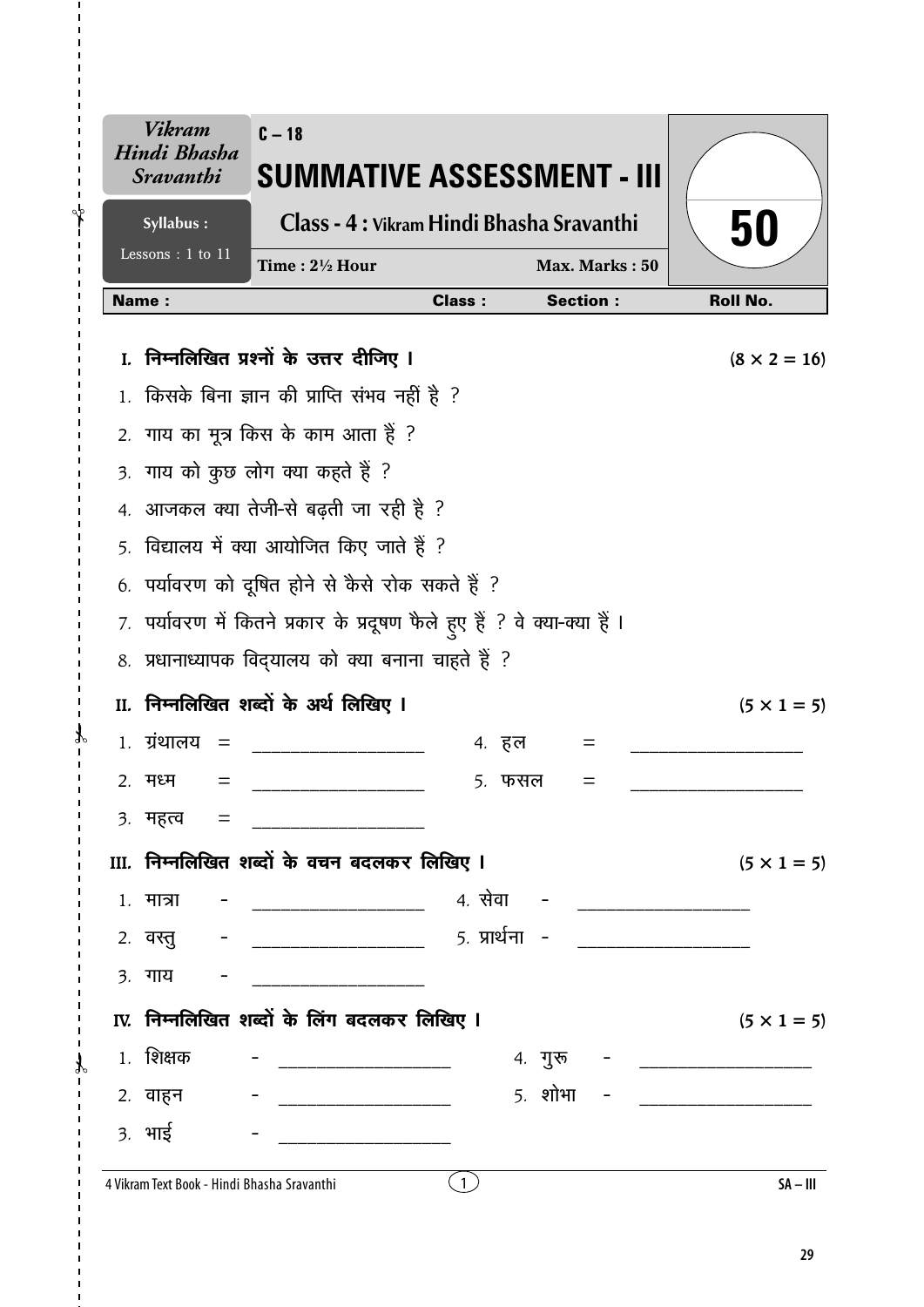|    | V. निम्नलिखित शब्दों को वाक्यों में प्रयोग कीजिए I                                                                                                                                                                                                  |         |                                                                       | $(4 \times 1 = 4)$ |
|----|-----------------------------------------------------------------------------------------------------------------------------------------------------------------------------------------------------------------------------------------------------|---------|-----------------------------------------------------------------------|--------------------|
|    | 1. कंप्यूटर<br><u>in the community of the community of the community of the community of the community of the community of the community of the community of the community of the community of the community of the community of the community </u> |         |                                                                       |                    |
|    | 2. सहयोग                                                                                                                                                                                                                                            |         |                                                                       |                    |
|    | <u>3. विशाल   -</u>                                                                                                                                                                                                                                 |         |                                                                       |                    |
|    | 4. प्राचीन                                                                                                                                                                                                                                          |         |                                                                       |                    |
|    | VI. रिक्त स्थानों की पूर्ति कीजिए I                                                                                                                                                                                                                 |         |                                                                       | $(5 \times 1 = 5)$ |
|    |                                                                                                                                                                                                                                                     |         | 1. पेड़-पौधों को लगाकर ____________________ प्रदूषण को रोक सकते हैं । |                    |
|    | 2. हम सब मिलकर इन __________________ को रोक सकते हैं ।                                                                                                                                                                                              |         |                                                                       |                    |
|    | <u>3. गोबर से खेतों में बहुत __________________</u> होती है ।                                                                                                                                                                                       |         |                                                                       |                    |
|    | 4. हिन्दू धर्म के लोग गाय की __________________ करते हैं ।                                                                                                                                                                                          |         |                                                                       |                    |
|    | 5. वृक्ष ____________________ को लेकर हमें आक्सीजन देते हैं ।                                                                                                                                                                                       |         |                                                                       |                    |
|    | VII. जोड़कर लिखिए I                                                                                                                                                                                                                                 |         |                                                                       | $(5 \times 1 = 5)$ |
|    | 1. बैल खेत के                                                                                                                                                                                                                                       |         | <sub>a)</sub> एक पूँछ भी होती है ।                                    |                    |
|    |                                                                                                                                                                                                                                                     |         | 2. इसके चार पैर और        (          )          b) हमारे काम आती है । |                    |
|    | 3. इसके दूध में                                                                                                                                                                                                                                     |         | ( )            c) मिठाइयाँ बनाई जाती हैं ।                            |                    |
|    | 4. घी से तरह-तरह की $($ ) $)$ d) काम में आते हैं I                                                                                                                                                                                                  |         |                                                                       |                    |
|    | 5. गाय मरकर भी                                                                                                                                                                                                                                      | $($ $)$ | e) अनेक पौष्टिक तत्व हैं ।                                            |                    |
|    |                                                                                                                                                                                                                                                     |         |                                                                       |                    |
|    |                                                                                                                                                                                                                                                     |         |                                                                       |                    |
| 3. |                                                                                                                                                                                                                                                     |         |                                                                       |                    |
|    |                                                                                                                                                                                                                                                     |         |                                                                       |                    |
| 5. |                                                                                                                                                                                                                                                     |         |                                                                       |                    |
|    | VIII. निम्नलिखित शब्दों के पर्यायवाची शब्द लिखिए ।                                                                                                                                                                                                  |         |                                                                       | $(5 \times 1 = 5)$ |
|    | 1. उपवन -                                                                                                                                                                                                                                           |         |                                                                       |                    |
|    | 2. आग -                                                                                                                                                                                                                                             |         |                                                                       |                    |
|    | 3. ऑंख - ________________                                                                                                                                                                                                                           |         |                                                                       |                    |
|    |                                                                                                                                                                                                                                                     |         |                                                                       |                    |
|    | <u>5. सूर्य - _______________</u>                                                                                                                                                                                                                   |         |                                                                       |                    |

 $\odot$